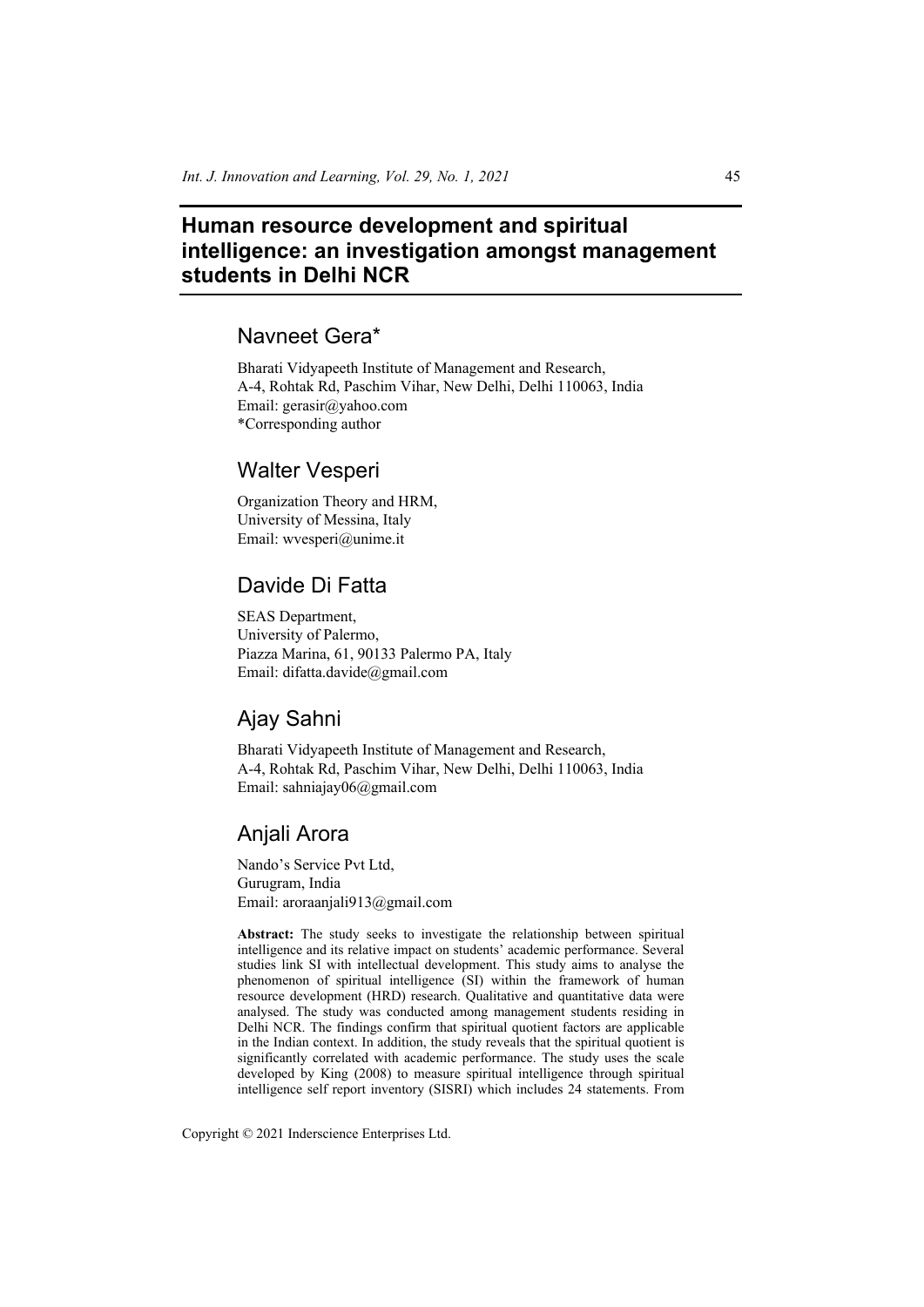### 46 *N. Gera et al.*

the available constructs of the spiritual quotient, the critical existential thinking (CET) and the personal meeting production (PMP) have a positive relationship with academic performance. The academic performance is explained by 19% using CET and PMP. Therefore, management institutions must also instil the culture of spiritualism within the institute to improve the performance of management students. The study tries to cover part of the gap in the HRM literature on the SI topic.

**Keywords:** spiritual intelligence; emotional intelligence; human resource development; HRD; HRM; academic performance; higher education.

**Reference** to this paper should be made as follows: Gera, N., Vesperi, W., Di Fatta, D., Sahni, A. and Arora, A. (2021) 'Human resource development and spiritual intelligence: an investigation amongst management students in Delhi NCR', *Int. J. Innovation and Learning*, Vol. 29, No. 1, pp.45–66.

**Biographical notes:** Navneet Gera holds a PhD in Commerce. He is an Associate Professor at Bharati Vidyapeeth Institute of Management and Research, New Delhi (India). His areas of research are international business, retail sector and marketing. He is a member of Academy of International Business (AIB) and member of ICA (Indian Commerce Association).

Walter Vesperi holds a PhD in Economics, Management and Statics at the University of Messina (Italy). He is an Adjunct Professor in Organization Theory. His main research field are knowledge transfer, entrepreneurship, HRM and organisation theory. He is a member of Italian Association of Organization Studies (ASSIOA) and member of regional board of Italian Association of People Management – (AIDP).

Davide Di Fatta holds a PhD in Economics and Management at the University of Messina (Italy). He currently collaborates with the SEAS Department at the University of Palermo (Italy). His main research field are web marketing, focusing on e-commerce and conversion rate optimisation; system thinking and (cultural) agency theory. He is an Associate Editor for IJEMR and IJMABS. He is also member of the advisory board for many other international journals (kybernete and IJMS) and academic organisations (BS Laboratory).

Ajay Sahni earned his PhD at Bharati Vidyapeeth Institute of Management and Research, New Delhi (India). His areas of research are spiritual intelligence, strategic management and communication. He is member of Indian Association of French teacher. He is also member of Asia Pacific Association of French Professor. He is also member of Indian association of translators.

Anjali Arora has done MBA from Bharati Vidyapeeth Institute of Management and Research with HR specialisation. Her areas of research are training and development, emotional and spiritual intelligence. He is working with Nando's Service India Pvt Ltd Gurugram as HR executive.

## **1 Introduction**

In the modern academic debate, spiritual intelligence (SI) is taking a hot topic for scholars and professionals (Mamman and Zakaria, 2016; Munawar and Tariq, 2017). The study of Karakas (2010) highlighted the importance of SI as key driver of organisations'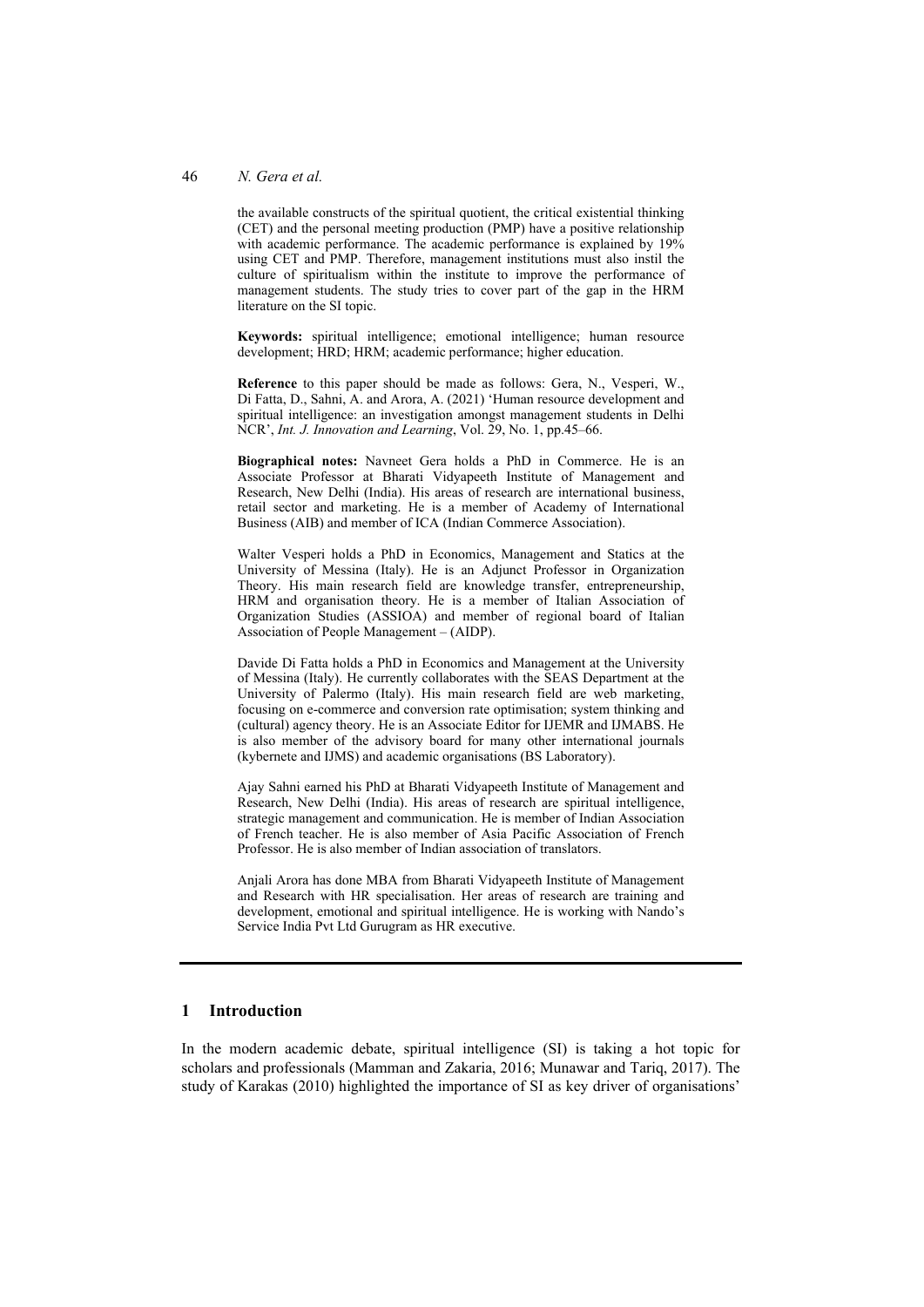success. Recent studies identify the role of the SI in organisational performance (Taheri-Kharameh et al., 2016; Marques, 2008), organisational learning (Hawkins, 1991; Howard, 2002; Pluta and Rudawska, 2016), job satisfaction (Roof et al., 1993) and organisational commitment (Markow and Klenke, 2005; Rego and Pina e Cunha, 2008). The concept of SI is studied by many academics. Zohar and Marshall (2001) have defined SI as the 'true' intelligence. According to these authors, SI is the intelligence through which problems are addressed by adding value and meaning to all those involved. Keeping in view the increased work pressure and expectation from the academic and corporate the research questions has been framed.

- RQ1 What is the role of SI in addressing the current problems.
- RQ2 Do students with higher levels of SI experience greater academic performance?

Materialism is a cause of concern for deterioration of spiritual values and stress amongst the youth. This further leads to performance of an individual. Therefore, the need of SI is to address the current challenges for better performance. The issue of discipline management could be one of the problems. Another efficient component in school discipline management is SI. It is said that SI can generate a more meaningful and rich life (Amram and Dryer, 2007). SI is a concept that changes life when put into practice, alters, transforms and transmutes life. As the time pass, the topic of SI is making deep inroads in academia and research field(s). This phenomenon is widely spreading owing to the dissatisfaction and anxieties increasing day by day, even after the onset of 'consumerism', rising income levels, technology and others. The intelligent quotient (IQ) is based on the information and knowledge acquired. The IQ study of employees is related to their productivity. But their satisfaction is taken into consideration only by the SI. It is based on a person's life, on his experiences and on his relationships, on his ability to build relationships, and also on his environment. Sisk (2002) and Wolman (2001) have stated that SI is the simplification of challenges and problems related to life, whether they are family, business or professional or goal entertainment. The spiritual quotient (SQ) is a very useful tool for a better understanding of the enthusiasm, motivation and behaviour of employees in interpersonal work relationships. SQ is a deep connection and correlation between mental, physical and interpersonal relationships. The SQ is linked to leading a balanced life, on a physical, emotional and, of course, spiritual level. Zohar and Marshall (2001) have identified SQ as the most important attribute of human beings with respect to IQ and EQ. In managerial sciences, the concepts of IQ and EQ have become widespread, but they appear to be incomplete.

Therefore, in managerial practices, spiritual practices oriented to organisational processes are being introduced. Many prestigious business schools and international journals have begun to accept studies on the subject of SQ. For example, Chapman University, which has an 'organisational leadership program', which incorporates a course, entitled 'leading from within' and 'spirituality in the workplace' as an integral part [Neal, (2001), p.12]. The study focuses its attention on the students in management. Students represent managers in training. Establishing the relationship between management students and the SI with their academic performance will certainly open up new lines of research. Managers represent the main promoters for the development of the organisation.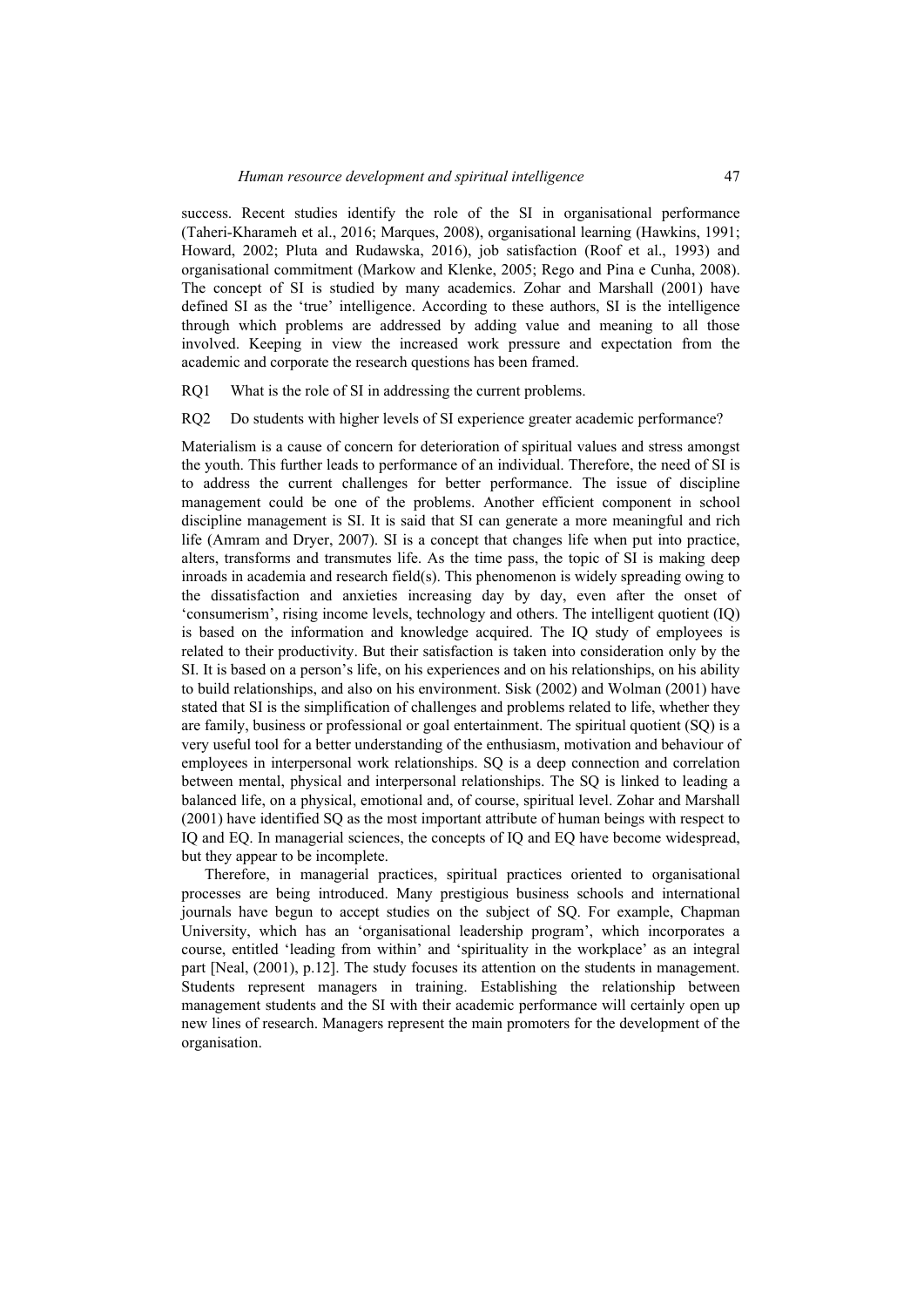The study contributes to develop contributions on SI in human resource development (HRD) field. We present the study as follows: Section 1 covers the introduction, Section 2 comprises of the theoretical framework on SI in HRD and Academic performance, Section 3 covers the methodology used; Section 4 details on the analysis and results of test. Finally, the Section 5 concludes with the suggestions for future research.

## *1.1 Studies within HRD field*

Harrison (1997) argued that HRD was specifically associated with the development of the individual. For this reason, for the exploration of the SI it is necessary to use the HRD perspective. Swanson (1995) defines HRD as a process of developing and / or releasing skills through organisational development and staff training and development in order to improve performance. The HRD, therefore, is a function of the organisation that offers employees the opportunity to improve current and future work performance. There are two main components of HRD

- 1 training and development of human resources
- 2 organisational development.

The HRD is applied in three main areas: human resource management, career development and quality improvement.

In the current competitive scenario, organisations are particularly agile and complex. For this reason, HRD becomes a key factor (Griffin et al., 2016). At the same time, increasing complexity and new competitive challenges require new HRD practices. In recent years, SI is attracting great interest from scholars and professionals (Mamman and Zakaria, 2016; Munawar and Tariq, 2017). Many studies have been conducted in relation to intelligence and its consequent effects on work performance, satisfaction, stress and leadership. There is a gap in the practices followed by HRD organisations (DeNisi et al., 2014) and in the academic literature.

# **2 Literature review**

## *2.1 Developing human resource and SI*

The development of human resources aims to enhance the skills, capabilities and knowledge of workers. The process of HRD is based on the integrated use of training and career development and organisational development. In 1970, Leonard Nadler coined the term 'HRD' in his book 'developing human resources'. Since that time, HRD has been considered a strategic function for achieving the goals of an organisation. Without development and attention to people, organisations are bound to fail. For this reason, continuous attention is paid to new HRD practices and theories. In recent years, SI is playing an important role in HRD models. SI and its quotient (SQ) are defined in SI models and theories in different ways. Some definitions can be found in the literature. An important definition has been given by Emmons (1999). According to Emmons, SI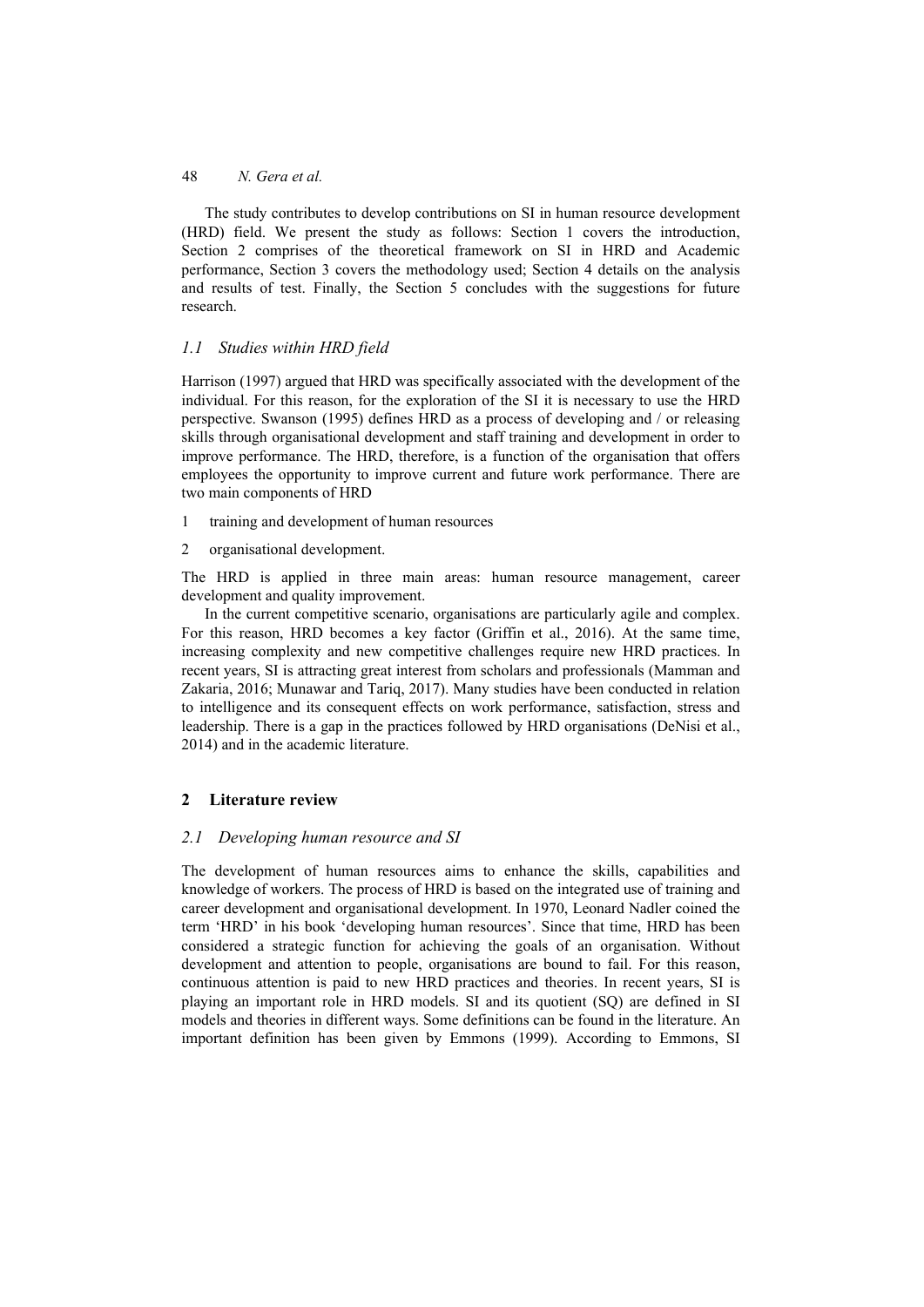consists of a number of abilities and competencies that are constituent of a person's knowledge base or expertise. SI is a framework for identifying and organising the skills and abilities needed for the adaptive use of spirituality (p.163). Upadhyay et al. (2015) describes the SI as an innate human potential. Emmons (2000) defines the SQ as a structure that has a prominent ability to solve problems with spiritual resources. In a broad sense, SI can be defined as a subjective integrated vision of a set of skills and abilities such as creativity, responsibility, justice and problem-solving.

The first scholar to introduce the concept of SI into the academic world was Gardner (1983, p.10; 1992, 1993) in his book *Frames of Mind: The Theory of Multiple Intelligence*. In his work, Gardner defines SI in five main components:

- 1 capacity for transcendence
- 2 ability to enter into heightened spiritual states of consciousness
- 3 ability to invest everyday activities, events and relationships with a sense of the sacredness
- 4 ability to utilise spiritual resources to solve life problem
- 5 capacity to engage in virtuous.

With these theoretical bases, work performances are therefore not based exclusively on intelligence quotient (IQ) and emotional quotient (EQ) but also on SQ. Therefore, the understanding and enhancement of the SI represent new strategic levers for modern organisations and to achieve their results. Furthermore, the attribution of a spiritual value to the competences in the organisational life represents a gap in the academic literature and in managerial practice. According to Ahmed et al. (2016), the current theoretical and practical basis of the HRD model has lacked a spiritual dimension in its application. Indeed, the employee's SI is a key factor or a predictor of work performance and helps build structural relationships between different variables (Awais et al., 2015; Rani et al., 2013).

The literature identifies three main theoretical models that provide a solid framework for SI research (Mahmood et al., 2018). The first Wigglesworth (2012), SQ21: the 21 abilities of SI; Ahmed et al. (2016), a holistic model of HRD; and Fry (2003), model of spiritual leadership. The present study considers the holistic model of HRD (HHRD) as the main theoretical contribution. According to the HHRD model, HRD should incorporate the elements of QI, EQ and SQ as their main contents in improving the quality and dignity of employees in the organisation. The HHRD model is shown in Figure 1.

Figure 1 highlights how Human Intelligence System (HIS) is composed of three main elements: SQ, IQ and emotional quotient (EQ). The three quotients contribute to forming the worker's Human Intelligence System. Following this interpretation, the people manager must take all three quotients into consideration simultaneously. Not considering an aspect could generate less performance in the worker's performance. It is clear that the three quotients are strictly and directly related and dependent on each other. For this reason, the human resources manager must carry out a 'mapping' not only of the knowledge and skills of the worker but also of his values. Considering the spiritual values of the worker it will be possible to generate a suitable and pleasant work environment for the worker. The creation of a stimulating work environment in which the well-being of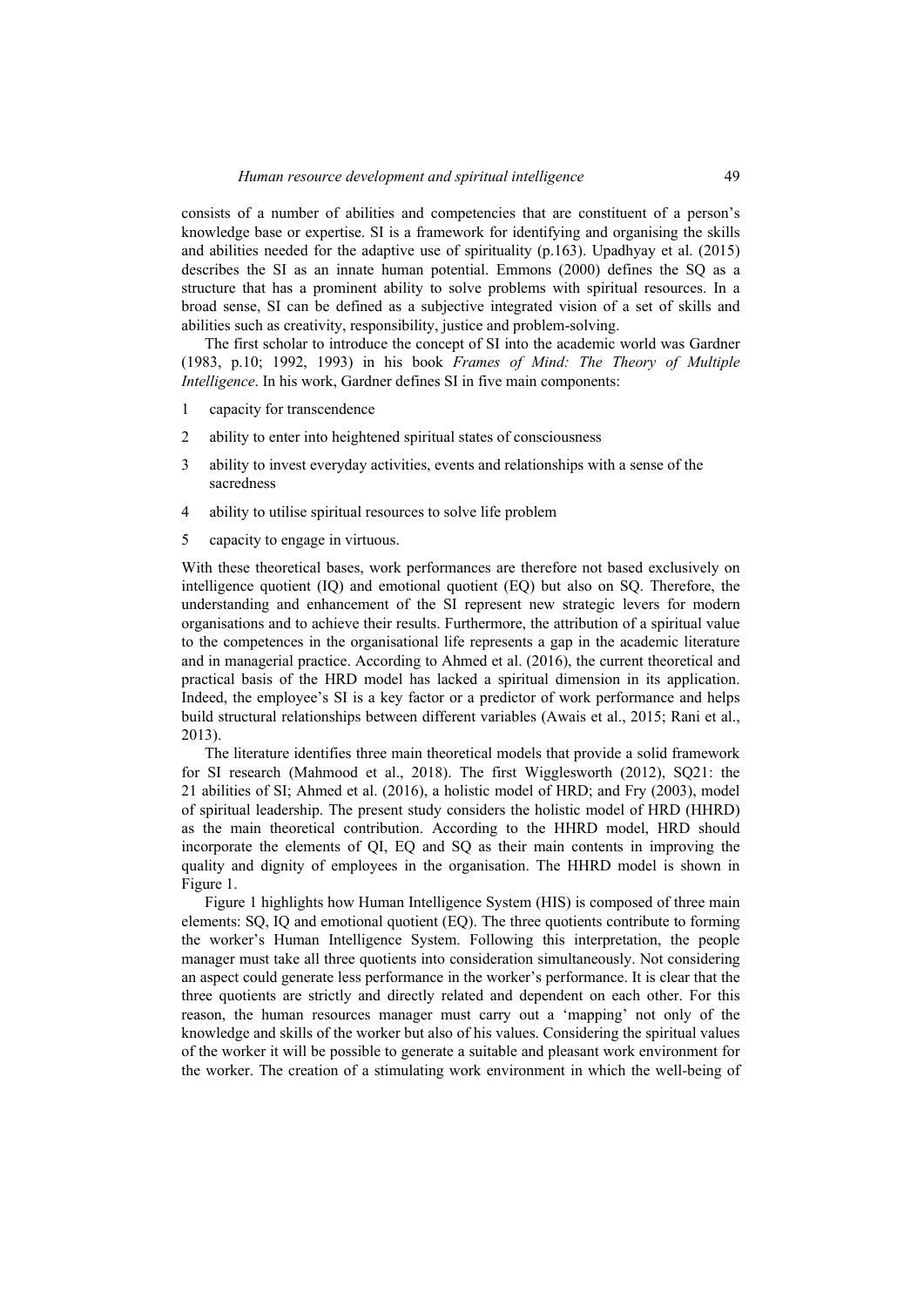the worker is put at the centre, presents the new challenge of HRM. For this reason, the identification and enhancement of SI is necessary for all types of work. Several theoretical and empirical studies (Renee Baptiste, 2008; De Menezes and Kelliher, 2011) have highlighted the increase in worker productivity to improve working conditions in the workplace. The attention on the well-being of the worker becomes fundamental above all for the new employees, millennials or for the older workers





*Source:* Our elaboration

## *2.2 SQ and academic performance*

Srivastava and Misra (2012) mentions that individuals seek value and purpose in their life and their work, so that they could create a difference to others, thereby deriving internal satisfaction and leading a meaningful life. Spirituality can be taken as the highest level of intelligence that surpasses IQ and EQ, and it does not have any religious biasedness, rather, it encompasses all the beliefs and practices of all the religions that sustain the purpose of life. Neal (2001), who researched the economic trends during recession, found that people were looking forward to searching for the meaning and purpose of their lives, other than materialistic advancements, as they were really demotivated, and pace of life came to dead slow pace. In his research studies, Taylor, in Great Britain, discovered that, there was a notable decrease in the level of motivation and personal commitment to the employers during the economic slowdown era.

Gardner (1999) has also spent considerable time and effort on studying spirituality and stated that, SQ answers many pertinent questions related to the mysteries and secrets of life as a whole, that generally people really do not care for/do not have time, energy to find them. He clubbed these as intelligence that is an answer to all the mysteries of life that has a cause and effect relationship. Mayer came out with the terminology; consciousness when he studied SI.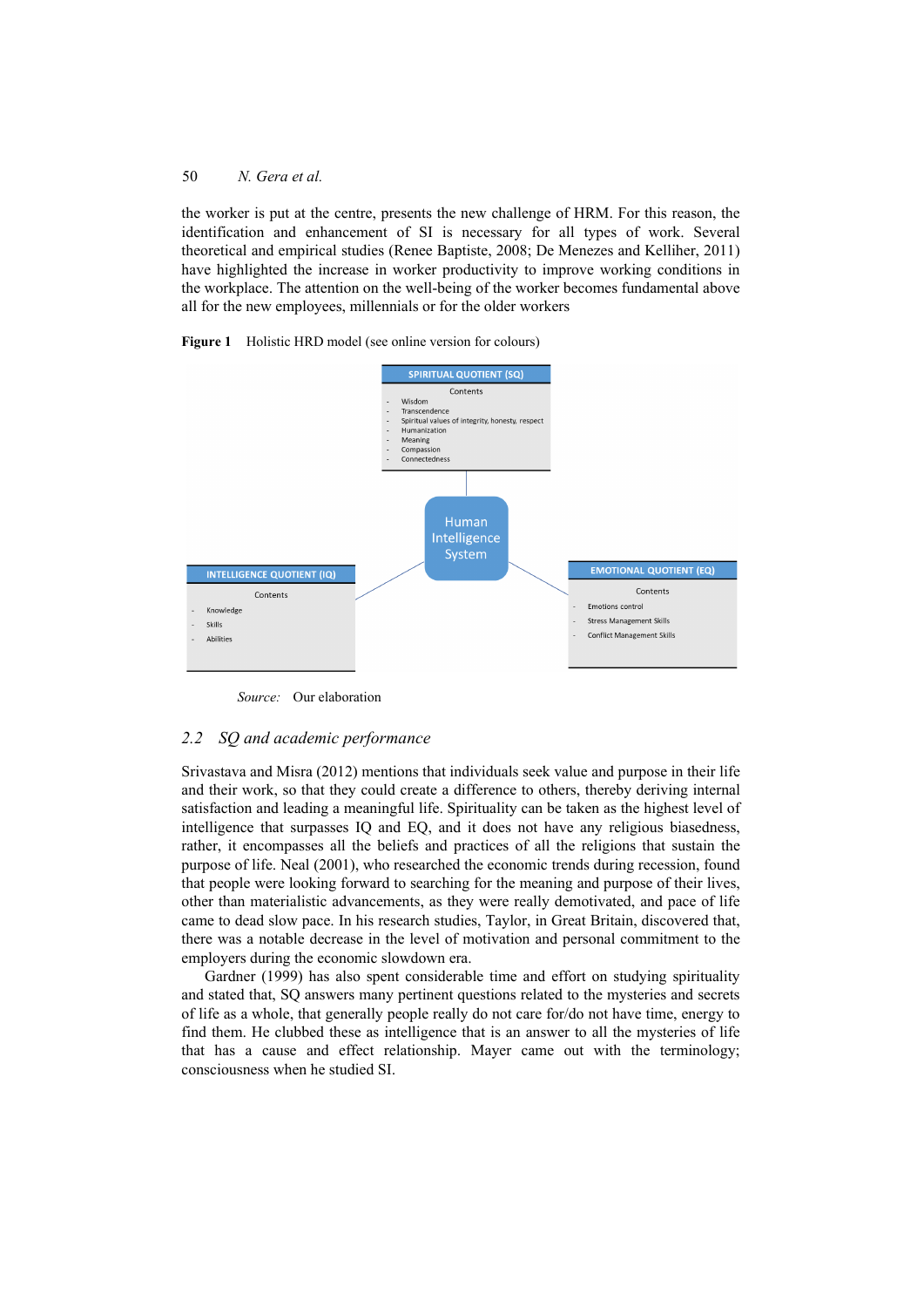Srivastava and Misra (2012) mentioned that SI is a composition of awareness level that is scientific and aids people develop their spiritual awareness, thereby leading to their spiritual awakening. He further stated that this intelligence and savoir-faire helps individual build intelligence capacities that one can use to serve others. SI also helps and pays a vital role in making one's practical life more meaningful. SI is the only intelligence that enables, builds and enhances one's capacities and competencies to understand and empathise others at the deepest and most profound levels, thereby enabling one discern the true cause of behavioural patterns without any opinions, judgements, generalisations and pre conceived notions. In this respect, hence, SI encompasses Psychology as well within its fold. This capability is nurtured and sustained through learning and developing oneself to be free to free oneself from attachment with detached awareness spacing oneself from the need to meet everyone's inner needs and impressing them. As a result of spirituality, one is free from any religious and ritualistic biasedness, and one is more connected to one's core and addressing one's needs. As result, one is able to understand oneself and answer to the deepest of questions, i.e., who am I? Why am I here? And what is the purpose of my life?

The firms, as put forth by Watkins (2003), have also accepted the fact of seeing their employees from a wholesome perspective, more so from his SI, rather than only appraising them from required skill sets, competencies and other mental and creative domains only when analysing and forming any opinion about their work performance.

Bhangale and Mahajan (2013), after a comprehensive investigation found that the main objective of education is the holistic development of students. Under the umbrella of all-round development, comes, an individual's physical fitness, mentally balanced faculties, emotional strength, i.e., emotional intelligence, social/soft /people skills and spiritual development. The benefits of SI enables awareness of self, i.e., who am I, as a result of finding one's purpose and reason for his existence, leads one develop self-confidence, as one is aware that one is unique and need not compete with others, hence, this further leads to development of rational and logical intelligence to solve problems related to life, society and workplace. One fine-tunes and develops adaptable and acceptance skills, that helps adopt a flexible approach in life. It equips him well with the active ability to discern and improvise any rules and regulations with care, compassion and concern, and thereby lead to win-win situation. The centuries old war between good and evil is also being addressed to by this discipline of Spirituality, and its development of quotient in one way is the answer to the application of development of compassion, a divine virtue that is much needed during turbulent time, concluded authors during their research study.

Furthermore, it is also found their spirituality and its mushrooming importance in the corporate sector, is also being well identified by them as a differentiating factor, as competitiveness is what the corporate thrive to. This fact is further substantiated by their having realised and accepted that, only rational and emotional intelligence would not be enough to take on this competition-oriented development and to sustain the employer-employees relationship; they have to give SI its due credit and importance, in case they are really keen to develop and sustain their societal –corporate connect. They have driven home this point that, they first need to develop SQ within their employees first, and then with their employees and their corporate. Corporate sector's orientation towards purposeful life of their employees to serve their ecosystem(s), will be more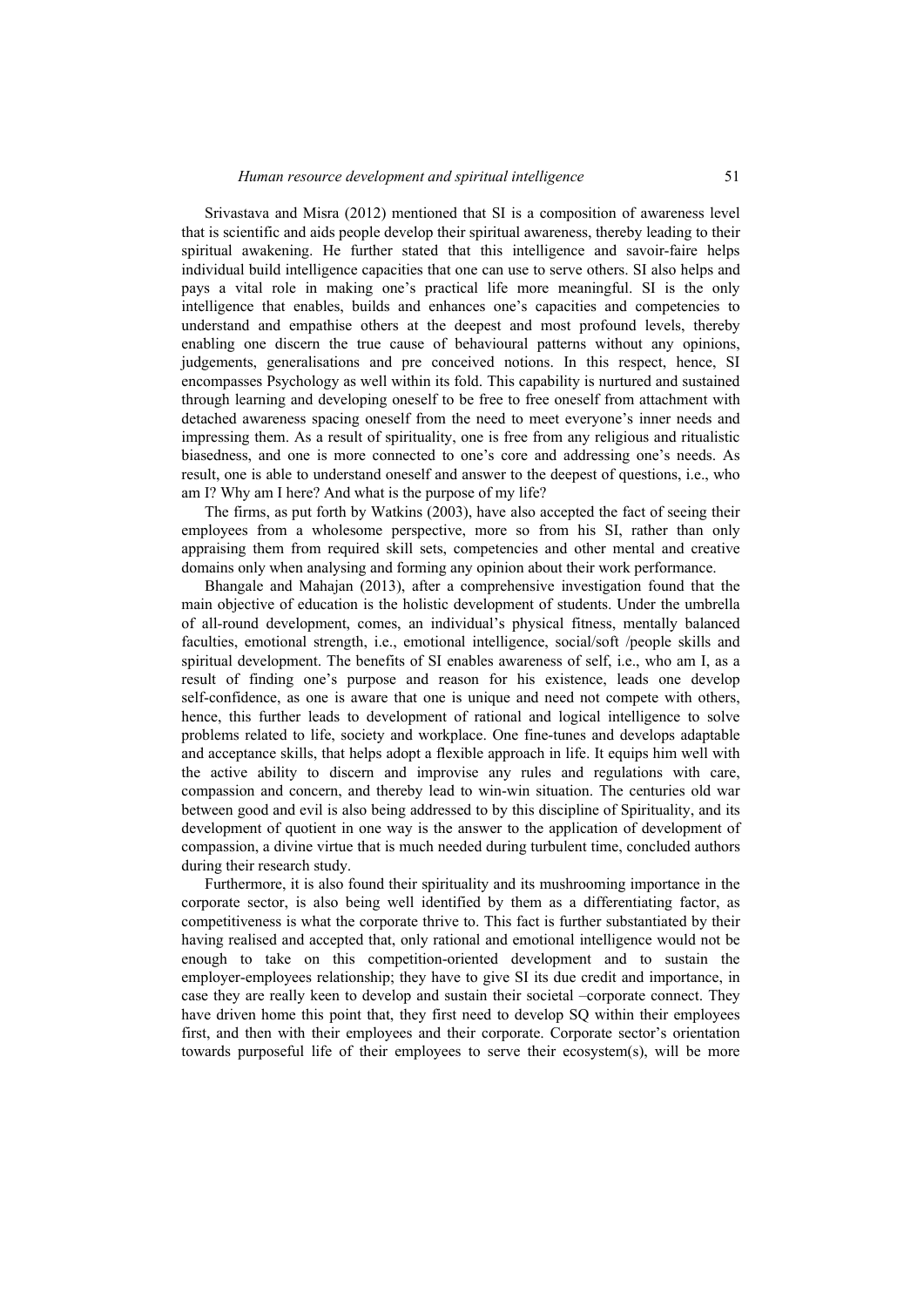instrumental in addressing prevalent complex situations, other than rational and logical intelligence. This is further substantiated by Watkins (2003), who concluded in his studies that organisations have started to recognise Men as human beings, and not materials or just a resource, and accepting him from his wholesome personality and his value, that too from a spiritual periphery. This is a paradigm shift from scenario when men have been viewed only as a resource with a required skill sets to perform for a particular job with delegated roles and responsibilities.

Gardner (1999) has also done some interesting studies in this domain, and found that SQ is an altogether wholesome intelligence that is capable to reveal and answer the secrets of life and can very well explain the mysteries of life, that cannot be really explained from mental, rational and mathematical intelligences. Bradley and King Kauanui (2003) in their research studies that covered three Southern California college campuses found that the area of spiritual sciences at the workplace is really important, given the fact that it is going to be manned by leaders who are studying in higher institutions of education at present. Wenglinsky (2002) mentioned that policy framers are more concerned about the improvements and alterations in students' academic performance and achievements. Steinmayr et al. (2014) puts forth that quantification of students' academic performance is based upon their learning outcomes. Learning outcomes is the related to the quantification for academic deliverables as a set of measurement. Caro et al (2014) in their argument related to academic research, mentioned that the tools, like, scores in examinations, grade point average (GPA) are the tools to measure the academic performance, and there are no such qualitative tools. There is no direct relationship between IQ and scores earned in examinations. In many cases, it is seen that although students scoreless in examinations, his IQ is high. Murray and Malmgren (2005) opined and concluded that scores/marks as per grades are not the real/right indicators of s student's academic performance and achievement. There are different views and opinions on grades/scores by researchers. GPA is still widely accepted tool/norm/benchmark to measure academic performance (Osaikhiuwu, 2014).

Sisk (2008) mentioned that SI, using specific approach to access one's inner knowledge to solve global problems, could be an integrating theme to create global awareness among teachers and students. On the role of SI, Amram and Dryer (2007) stated, that spirituality is linked have an impact on career decision-making.

Based upon the above theoretical development we posit the following hypotheses:

- H1 There is positive relation between SI [critical existential thinking (CET)] and academic performance.
- H2 There is positive relation between SI [conscious state expansion (CSE)] and academic performance.
- H3 There is positive relation between SI [personal meeting expansion (PMP)] and academic performance.
- H4 There is positive relation between SI [transcendental awareness (TRAN)] and academic performance.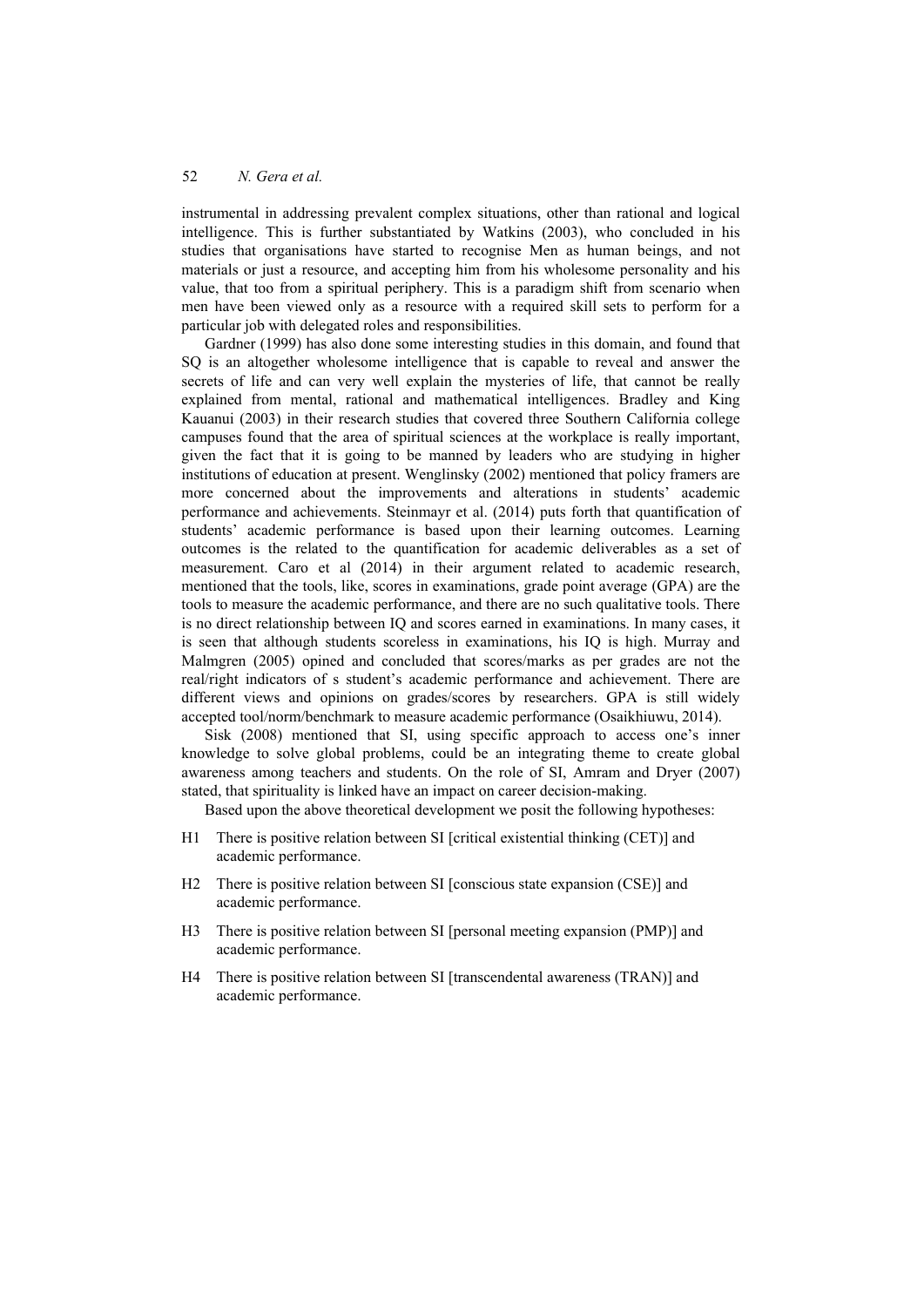#### **3 Methodology**

The research has been conducted in India's B-Schools. The population goal for this research was students in India undergoing MBA. This research used the convenient technique of sampling. Five business schools have been chosen for the research to have the necessary amount of samples. 125 students were selected based on this technique of identifying the samples required. The duration of the study for data collection has been from August 2018 to January 2019.

The study used an exploratory and quantitative analysis. The aim of this paper is intended to establish the relation between SI with academic performance, under HRD perspective. In order to achieve this goal, the research is centred on the management students doing MBA from B-Schools in Delhi NCR. The data has been collected using questionnaire as a measurement tool and has particularly used the scale developed by King (2008b) named as SISRI. Within SI, the following constructs have been considered namely:

- CET
- personal meeting production (PMP)
- Transcendental Awareness (TRAN)
- CSE.

Self-administered questionnaire has been used in order to address the queries of the students. In order to validate the scale in Indian context, we performed a pilot test. Initially, there were certain questions which were complex in nature and which were reframed in order to get the responses to be reliable and validated. This questionnaire was distributed to MBA Student in Delhi NCR. The questionnaire was completed by 35 respondents. Based on the feedback received, the questionnaire was accordingly altered since some of the questions were difficult to understand. The data has been analysed using reliability and factor analysis has been performed to find out the variance explained with the available data. The inventory takes 35–40 minutes to complete. Final, sample size was 125 which were based on five times of number of statements (Malhotra, 2007). The language of questionnaire was English.

Also, the level of measurement is ordinal and Likert scale has been used to test the reliability and other relevant tests. The anchors considered are on a scale of 4 which are framed as follows:

- 1 not at all true of me
- 2 not very true of me
- 3 very true of me
- 4 completely true of me.

Moreover, with the increase in scores from 1 to 4, the SI also increases. Systematic random sampling has been used as a sampling technique. The first number was taken as random number generated by computer (using excel). Thereafter, every third student was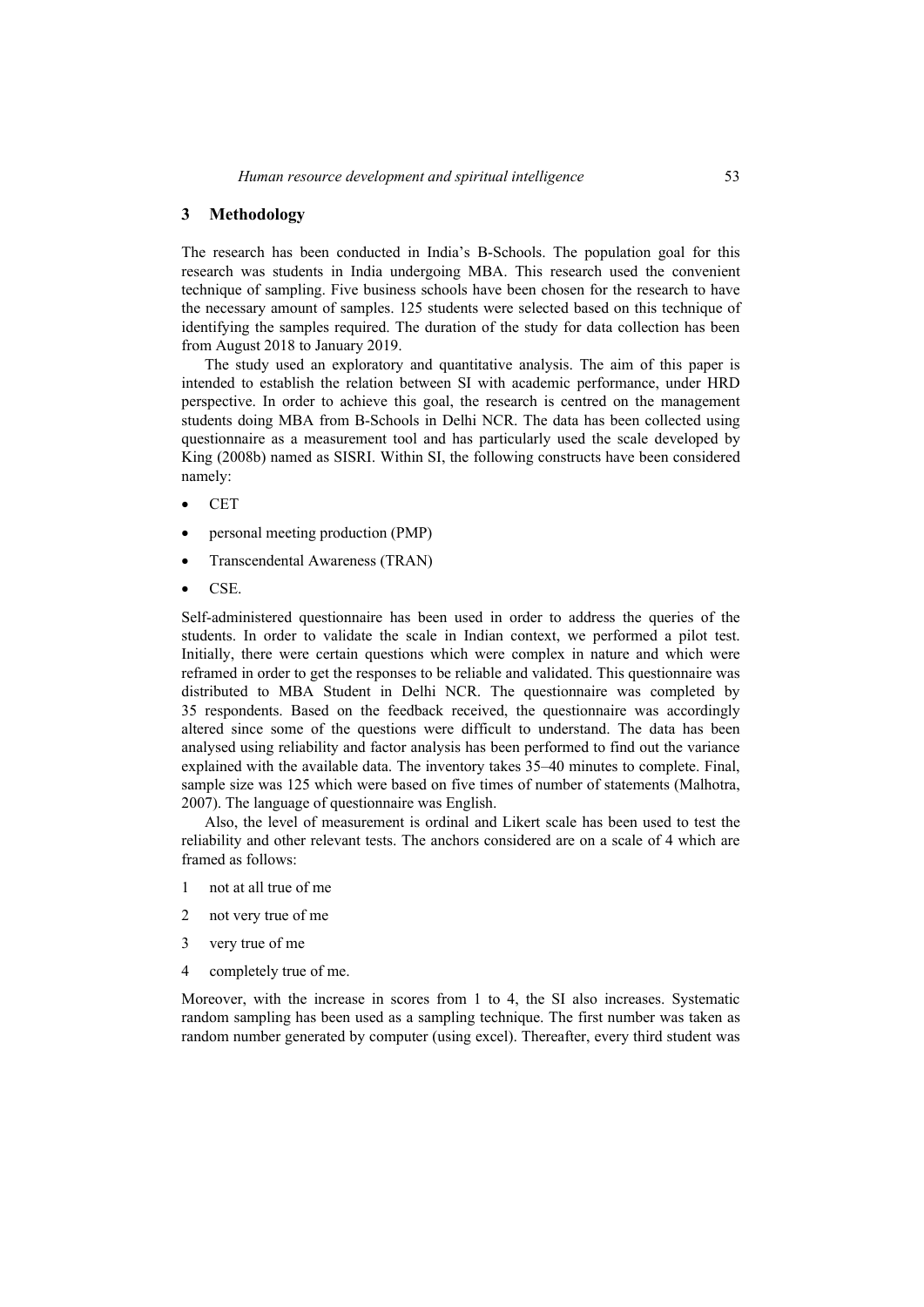surveyed from MBA and BBA programme. Though the data has been collected from 140 students but the usable forms were 125 due to errors, missing data etc. The data has been analysed using reliability and employing factor analysis to find out the variance explained with the available data. Linear regression has been employed between the constructs of SI and academic performance using SPSS ver 23.0.

| Group $(n = 150)$ | Variable        | Percentage |
|-------------------|-----------------|------------|
| Gender            | Male            | 32.8%      |
|                   | Female          | 67.2%      |
| Age               | Below 20        | 16.8%      |
|                   | 21 and above    | 83.2%      |
| Course            | <b>BBA</b>      | 17.6%      |
|                   | <b>MBA</b>      | 82.4%      |
| Attendance        | Less than $75%$ | $9.6\%$    |
|                   | 75% and above   | 90.4%      |

**Table 1** Demographic and socio-economic analysis of respondents

*Source:* Our elaboration

## **4 Results**

The reliability of the overall scale and the construct has been tested using Cronbach alpha. The value of Cronbach's alpha is .871 for SQ of management students. In emerging markets, a Cronbach alpha of more than 0.6 represents a consistent set of measures of the underlying construct (Burgess and Steenkamp, 2006). Results are summarised in Tables 2 and 3 showing also Kaiser-Meyer-Olkin (KMO) measure of sampling adequacy and Bartlett's test of sphericity. Indeed, in order to test the adequacy of sample, the KMO measure was used. Therefore, the sample can be considered a good sample since the value comes out to be .814.

| Table 2 | Reliability test |
|---------|------------------|
|---------|------------------|

| Factor                          | Score |  |
|---------------------------------|-------|--|
| <b>CET</b>                      | .847  |  |
| CSE                             | .801  |  |
| TRAN (transcendental awareness) | .793  |  |
| <b>PMP</b>                      | .805  |  |
| ACAD (academic performance)     | .846  |  |
| All Factors                     | .878  |  |

*Source:* Our elaboration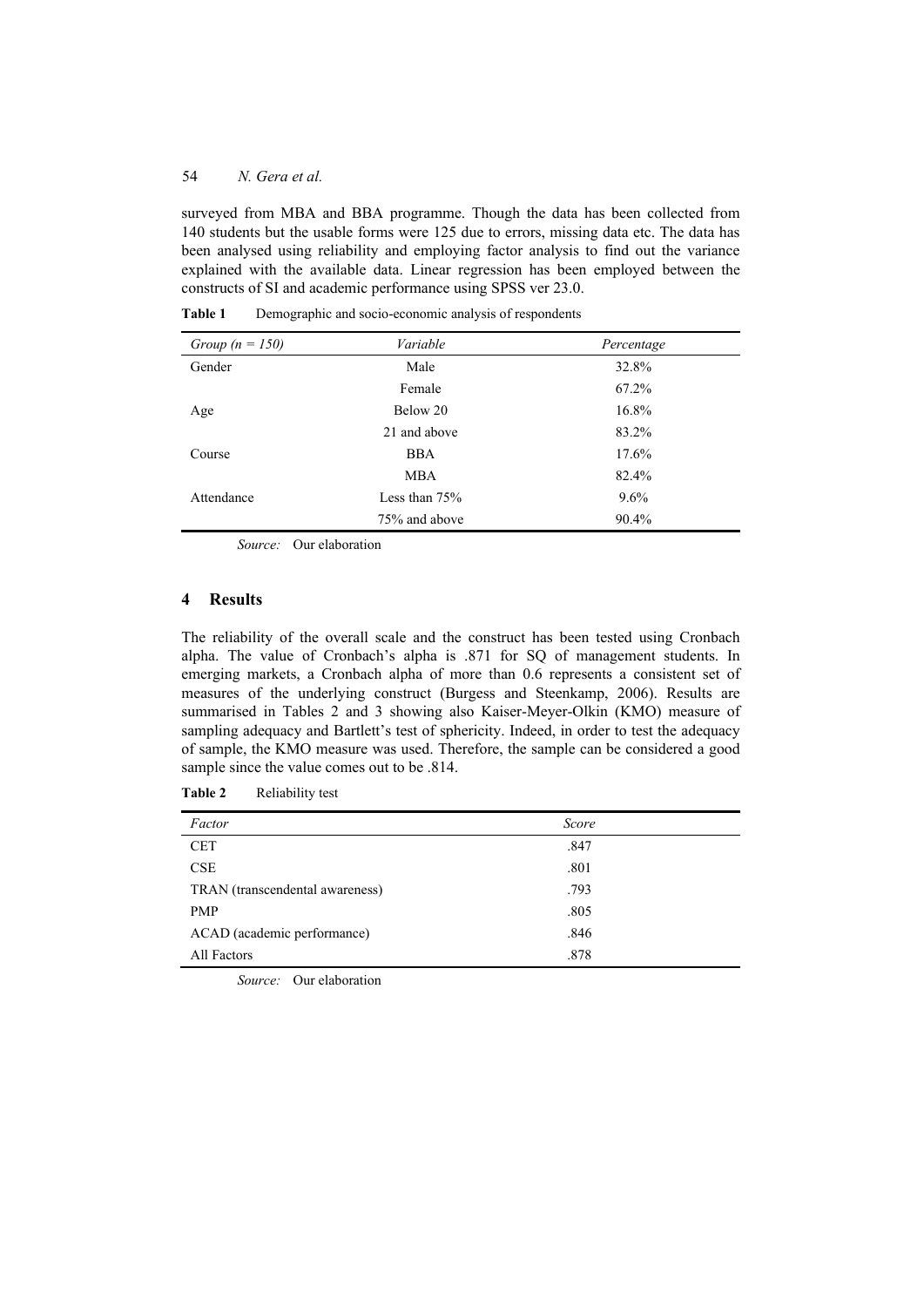| KMO and Bartlett's test                   |                    |           |  |  |
|-------------------------------------------|--------------------|-----------|--|--|
| KMO measure of sampling adequacy.<br>.814 |                    |           |  |  |
| Bartlett's test of                        | Approx. chi-square | 1,267.103 |  |  |
| sphericity                                | Df                 | 231       |  |  |
|                                           | Sig.               | .000      |  |  |

**Table 3** KMO and Bartlett's test

*Source:* Our elaboration

Considering all the five constructs, total variance explained comes out to be 65.8%. More in detail, individually considered, the most relevant factor is represented by academic performance (which is 15.35%), followed by CET (which is 14.93%). The third factor is CSE (which constitutes about 12.4%) and the fourth is PMP (which constitutes 12.0%). TA represents the least of all the constructs and explains 10.9% of variance in the data. We have lost about 34% data which is unexplained by the data.

Normality test – we have tested the skewness and kurtosis for normality. The data is normality distributed since the skewness and kurtosis is less than 1.96 also z-value is ranging between  $+1.96$  to  $-1.96$ .

|                 | <b>Statistics</b>      |                  |                  |          |                  |          |  |
|-----------------|------------------------|------------------|------------------|----------|------------------|----------|--|
|                 |                        | <b>CET1</b>      | CET <sub>2</sub> | CET4     | CET <sub>5</sub> | CET7     |  |
| N               | Valid                  | 125              | 125              | 125      | 125              | 125      |  |
|                 | Missing                | $\boldsymbol{0}$ | $\theta$         | $\theta$ | 0                | $\theta$ |  |
| <b>Skewness</b> |                        | $-.062$          | $-.168$          | .064     | $-.334$          | $-.370$  |  |
|                 | Std. error of skewness | .217             | .217             | .217     | .217             | .217     |  |
| Kurtosis        |                        | $-.709$          | $-.508$          | $-.698$  | $-.347$          | $-.790$  |  |
|                 | Std. error of kurtosis | .430             | .430             | .430     | .430             | .430     |  |

**Table 4** Skewness and kurtosis

**Figure 2** Normal distribution curve (see online version for colours)

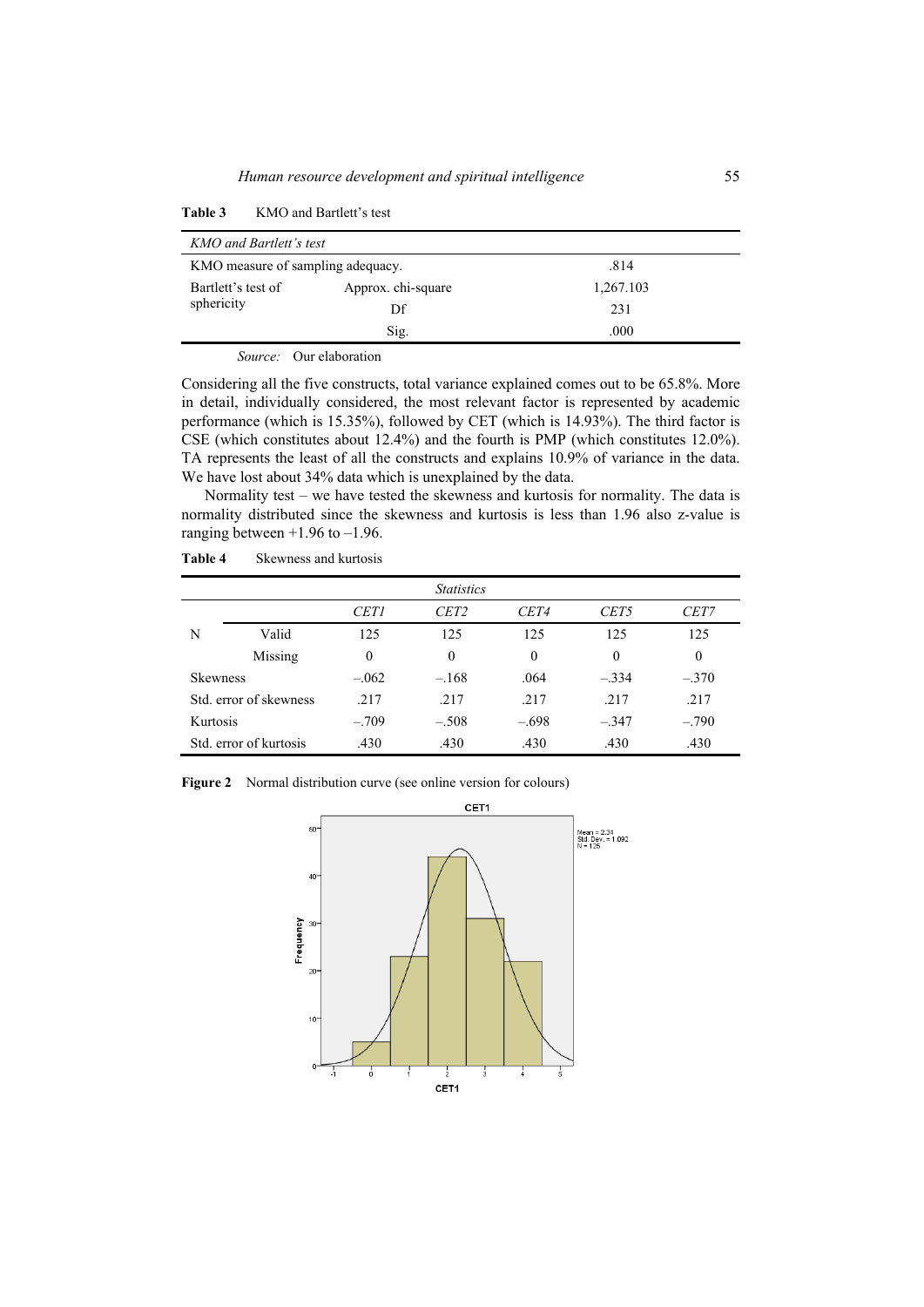*Multicollinearity test* – multicollinearity has been tested using SPSS. It is found that variance inflation factor (VIF) is less than 3 as shown in Table 5. Thus, there are no concerns related to multicollinearity of data.

| Coefficients <sup>a</sup> |             |           |                         |  |  |
|---------------------------|-------------|-----------|-------------------------|--|--|
| Model                     |             |           | Collinearity statistics |  |  |
|                           |             | Tolerance | <i>VIF</i>              |  |  |
|                           | CSE         | .572      | 1.749                   |  |  |
|                           | <b>PMP</b>  | .514      | 1.944                   |  |  |
|                           | <b>TRAN</b> | .395      | 2.534                   |  |  |
|                           | <b>CET</b>  | .669      | 1.494                   |  |  |

**Table 5** Multicollinearity test

## Note: aDependent variable: ACAD.

### **Table 6** Factors for SI

| Factors                                                                                                                                                  | Factor<br>loadings- $\beta$ | Mean | Stand<br>deviation | Eigenvalue a .878 |      |
|----------------------------------------------------------------------------------------------------------------------------------------------------------|-----------------------------|------|--------------------|-------------------|------|
|                                                                                                                                                          | $Factor 1 - CET$            |      |                    |                   |      |
| I have often questioned or pondered the<br>nature of reality. (CET1)                                                                                     | .791                        | 2.34 | 1.092              | 3.3<br>$(15.3\%)$ | .847 |
| I have often questioned or pondered the<br>nature of reality. (CET2)                                                                                     | .768                        | 2.23 | 1.033              |                   |      |
| I have developed my own theories about<br>such things as life, death, reality, and<br>existence. (CET4)                                                  | .756                        | 2.18 | 1.139              |                   |      |
| I frequently contemplate the meaning of<br>events in my life. (CET5)                                                                                     | .711                        | 2.42 | .961               |                   |      |
| I have deeply contemplate whether or not<br>there is some greater power or force (e.g.,<br>god, goddess, divine being, higher energy,<br>etc.). $(CET7)$ | .761                        | 2.60 | 1.10               |                   |      |
|                                                                                                                                                          | $Factor 2 - CSE$            |      |                    |                   |      |
| I am able to enter higher states of<br>consciousness or awareness. (CSE1)                                                                                | .764                        | 2.31 | .928               | 2.7<br>12.4%      | .801 |
| I can control when I enter higher states of<br>consciousness or awareness. (CSE2)                                                                        | .812                        | 2.23 | .985               |                   |      |
| I am able to move freely between levels of<br>consciousness or awareness. (CSE3)                                                                         | .756                        | 2.22 | .921               |                   |      |
| I have developed my own techniques for<br>entering higher states of consciousness or<br>awareness. (CSE5)                                                | .711                        | 2.33 | .957               |                   |      |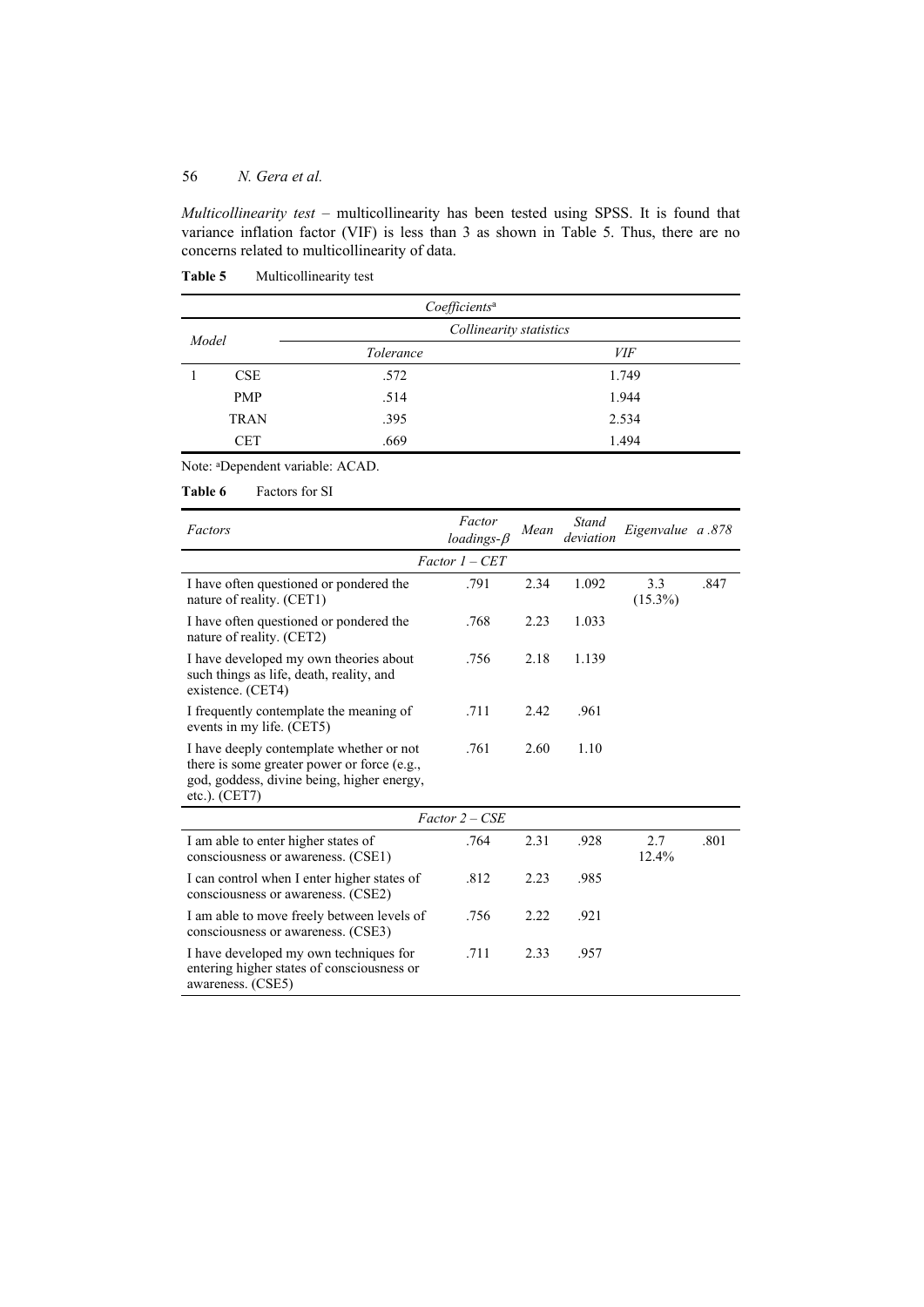| Factors                                                                                                                  | Factor<br>$loadings-B$ | Mean | Stand<br>deviation | Eigenvalue a .878 |      |  |
|--------------------------------------------------------------------------------------------------------------------------|------------------------|------|--------------------|-------------------|------|--|
| Factor 3 – transcendental awareness (TA)                                                                                 |                        |      |                    |                   |      |  |
| I recognise aspects of myself that are deeper<br>than my physical body. (TA1)                                            | .582                   | 2.72 | .955               | 2.41<br>10.9%     | .793 |  |
| I am aware of a deeper connection between<br>myself and other people. (TA3)                                              | .770                   | 2.60 | .976               |                   |      |  |
| I define myself by my deeper, non-physical<br>self. $(TA4)$                                                              | .838                   | 2.58 | .854               |                   |      |  |
| Recognising the nonmaterial aspects of life<br>helps me feel centred. (TA7)                                              | .641                   | 2.46 | .866               |                   |      |  |
|                                                                                                                          | $Factor 4 - PMP$       |      |                    |                   |      |  |
| I am able to define a purpose or reason for<br>my life. (PMP2)                                                           | .835                   | 2.66 | .925               | 2.66<br>12%       | .805 |  |
| When I experience a failure, I am still able<br>to find meaning in it. (PMP3)                                            | .779                   | 2.75 | 1.037              |                   |      |  |
| I am able to make decisions according to<br>my purpose in life. (PMP4)                                                   | .637                   | 2.63 | .996               |                   |      |  |
| I am able to find meaning and purpose in<br>my everyday experiences. (PMP5)                                              | .725                   | 2.62 | .922               |                   |      |  |
| Factor 5 – academic performance (ACAD)                                                                                   |                        |      |                    |                   |      |  |
| I listen attentively to the lectures of my<br>teacher. (AP1)                                                             | .839                   | 3.74 | .802               | 3.3<br>$(15.3\%)$ | .846 |  |
| I actively participate in the discussion,<br>answering exercise and/ or clarifying things<br>I did not understand. (AP2) | .821                   | 3.70 | .977               |                   |      |  |
| I exert more efforts when I do difficult<br>assignment. $(AP3)$                                                          | .804                   | 3.83 | .965               |                   |      |  |
| I am updated with present trends, relevant to<br>the subject matter. (AP4)                                               | .710                   | 3.74 | .917               |                   |      |  |
| My parents/ family environment motivates<br>to improve studies. (AP5)                                                    | .684                   | 4.34 | .898               |                   |      |  |

### Table 6 Factors for SI (continued)

As mentioned in Table 6, the factor loadings for all the variables is more than .50. Some of the statements were having factor loading less than .50 and hence have those statements have been dropped. The data has been extracted using factor analysis wherein varimax is used for rotation and Principal component analysis has been employed. From the given data the total variance explained is 65%.

## *4.1 Validity of scale*

The scale has been developed with an intention to measure what is actually meant to measure (Fischer, 2007). Most of the statements in the questionnaire have been extracted from the established scales from literature review pertaining to SQ and hence proves validity. Moreover, the self-administered questionnaire is divided into two sections whereas Section 1 represents the statements that influence the SQ and Section 2 is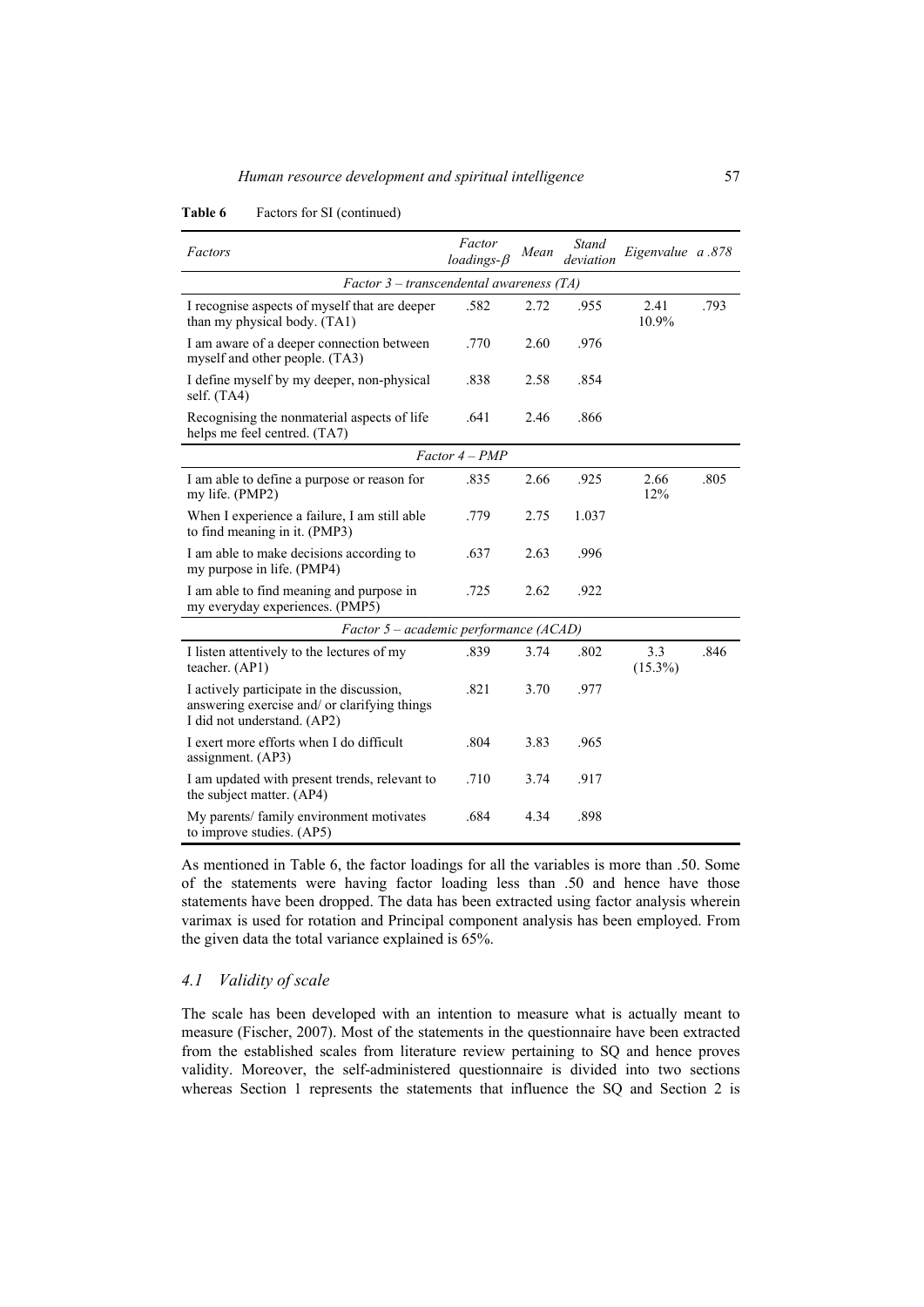concerned with the demographics. Therefore, the respondent is fulfilling the requirement of survey since the sensitive items are asked towards the end (Section 2) to avoid termination of questionnaire. Moreover, the data has been collected from three B-Schools from Delhi NCR in order to justify diversification as well as to validate the study. The survey has been collected from those who are willing to serve the corporate in future.

Confirmatory factor analysis (CFA) has been used to establish the relationship between latent and observed variables. The construct and discriminant validity have been validated.

- 1 convergent reliability (CR) is greater than 0.7
- 2 CR > average variance explained (AVE)

```
3 AVE > 0.5.
```
Discriminant validity shows the extent to which the constructs differ from each other. It is assessed by comparing the squared correlation (R2) of the paired constructs with the AVEs of each construct (Fornell and Larcker, 1981). For this, Maximum of the two correlation coefficients is taken and squared. This is called Maximum Shared Variance (MSV). Discriminant validity can be said to be satisfactory if MSV of a pair of constructs is less than the AVE for each corresponding construct (Hair, 2010).

| <i>Factors (scale <math>-.815</math>)</i> | Alpha | CR   | <i>AVE</i> | MSV  | ASV  |
|-------------------------------------------|-------|------|------------|------|------|
| <b>CET</b>                                | .807  | .849 | .531       | .217 | .164 |
| Academic performance (ACAD)               | .846  | .849 | .533       | .102 | .072 |
| Transcendental awareness (TRANS)          | .793  | .799 | .501       | .307 | .220 |
| <b>CSE</b>                                | .801  | .807 | .515       | .271 | .169 |
| <b>PMP</b>                                | .805  | .807 | .512       | .307 | .164 |

**Table 7** Values of alpha, MSV and AVE

*Source:* Our elaboration

Table 7 validates both CR and discriminant reliability.

## *4.2 Validity of the measures used for the study: CFA*

CFA was exercised for determining the construct validity of the above-mentioned scales. The results of the same are given in Table 7. The acceptable standards for various values for statistical significance of a good model fit are given in Table 8.

| Indicators            | Standard values |
|-----------------------|-----------------|
| X2/df (chi-square/df) | $\leq$ 3        |
| <b>CFI</b>            | > .90           |
| <b>NFI</b>            | > .90           |
| AGFI                  | > .80           |
| <b>GFI</b>            | > .95           |
| <b>RMR</b>            | $\leq .10$      |

**Table 8** Indicators and standard values

*Source:* Our elaboration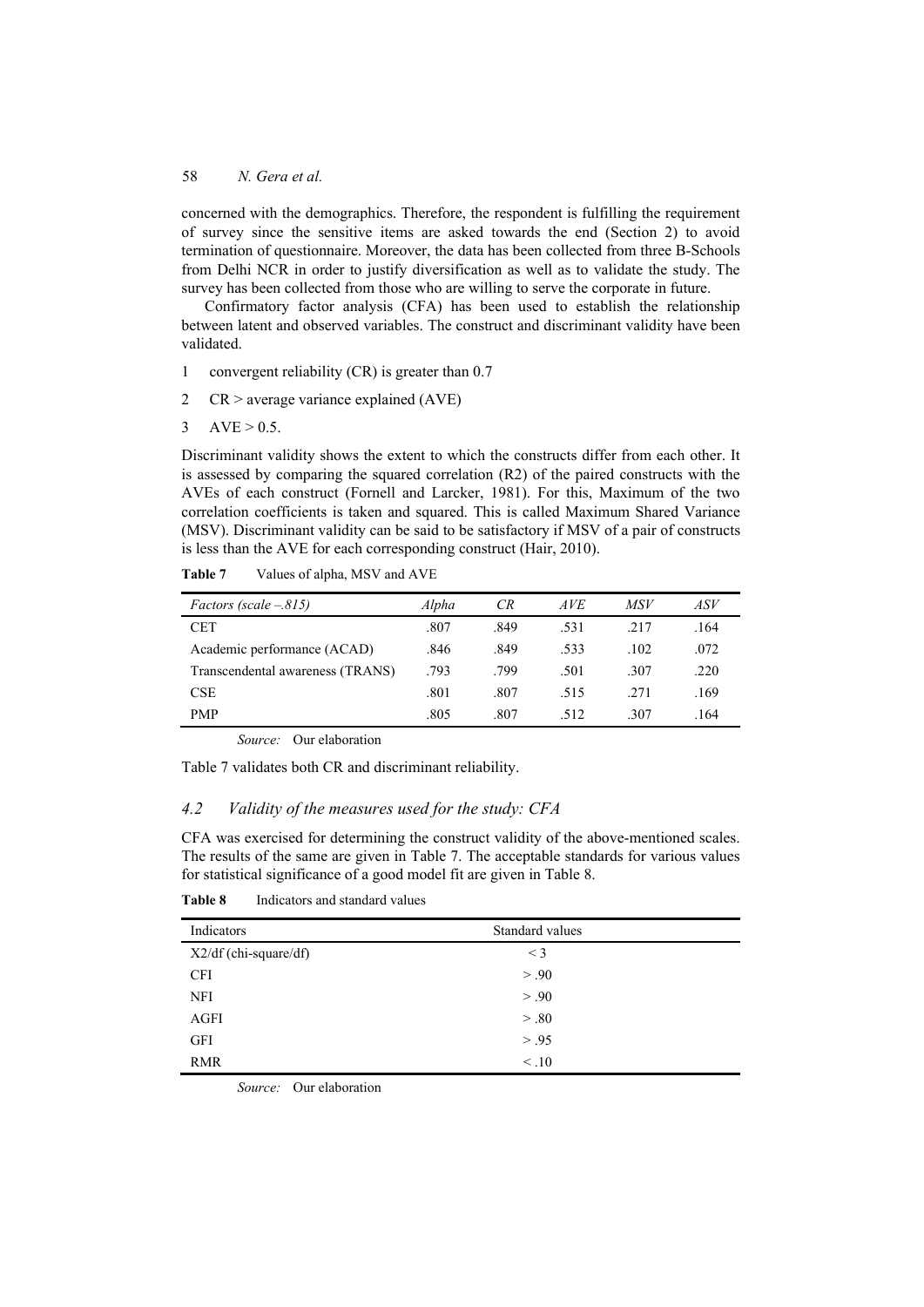



*Source:* Our elaboration

### *4.3 Regression results*

We then applied multiple regressions between constructs of SQ (CET, PMP, CSE, TA) and academic performance. The results of regression are as follows:

## *4.4 Hypothesis results*

CET has a positive effect on academic performance ( $\beta$  = 0.120, t-value. = 2.049,  $p = 0.043$ ), and is statistically significant at the  $p \le 0.05$  level, supporting H1. The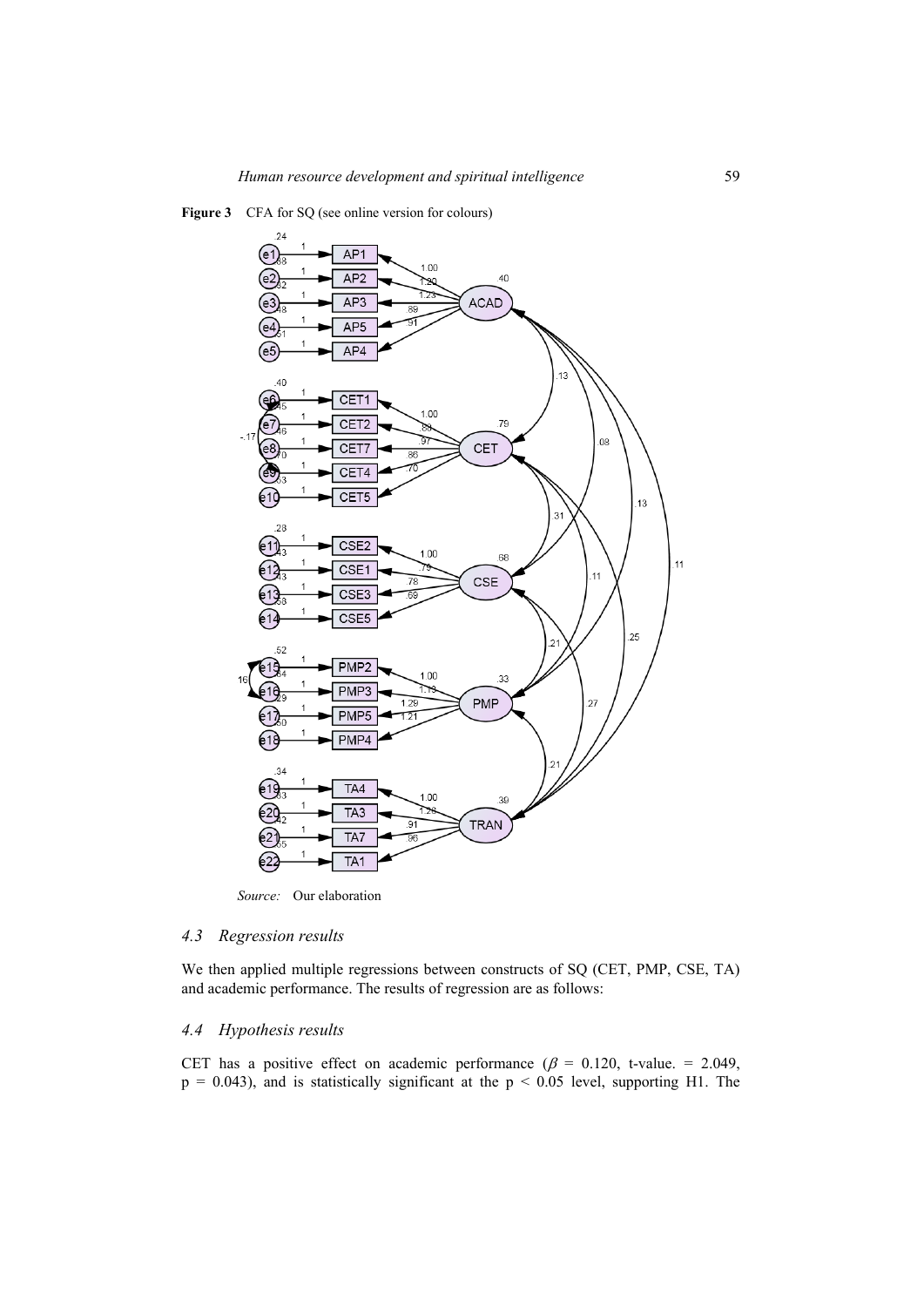significant positive impact of PMP on academic performance supports H3 ( $\beta$  = 0.417, t-value = 4.43,  $p = 0.000$ ) where it is significant at  $p \le 0.05$  level. Thus, both CET and PMP explains 19.9% of the variance towards academic performance since the  $\mathbb{R}^2$  is .199 as shown in Table 9.

| Indicators              | Results |  |
|-------------------------|---------|--|
| <b>CFI</b>              | .907    |  |
| IFI                     | .909    |  |
| TLI                     | .890    |  |
| <b>RMR</b>              | .074    |  |
| <b>RMSEA</b>            | .066    |  |
| Source: Our elaboration |         |  |

**Table 9** Results of goodness of fit indices

| Table 10 | Model summary |
|----------|---------------|
|          |               |

| Model |      | R square | Adjusted R square | Std. error of the estimate |
|-------|------|----------|-------------------|----------------------------|
|       | 446ª | 199      | 186               | .53160                     |

Note: aPredictors: (constant), CET, PMP.

*Source:* Our elaboration

### **Table 11** ANOVAb

| Model |            | Sum of squares | df  | Mean square |        | Sig.  |
|-------|------------|----------------|-----|-------------|--------|-------|
|       | Regression | 8.565          |     | 4.283       | 15.155 | .000a |
|       | Residual   | 34.477         | 122 | .283        |        |       |
|       | Total      | 43.043         | 124 |             |        |       |

Notes: aPredictors: (constant), CET, PMP. bDependent Variable: ACAD

*Source:* Our elaboration

#### Table 12 Coefficients<sup>a</sup>

| Model |            | Unstandardised coefficients |                   | Standardised coefficients |       |      |
|-------|------------|-----------------------------|-------------------|---------------------------|-------|------|
|       |            | B                           | <i>Std. error</i> | Beta                      |       | Sig. |
|       | (Constant) | 1.989                       | .217              |                           | 9.145 | .000 |
|       | <b>PMP</b> | .417                        | .094              | .371                      | 4.438 | .000 |
|       | CET        | .120                        | .059              | .171                      | 2.049 | .043 |

Note: aDependent variable: ACAD.

*Source:* Our elaboration

As shown in Table 13, H1 and H3 are accepted whereas the hypotheses H2 and H4 are rejected since there is no relation between (CSE, TRAN) and academic performance.

Our results are in line with Amram and Dryer (2007) who stated that spirituality is linked to have an impact on career decision-making.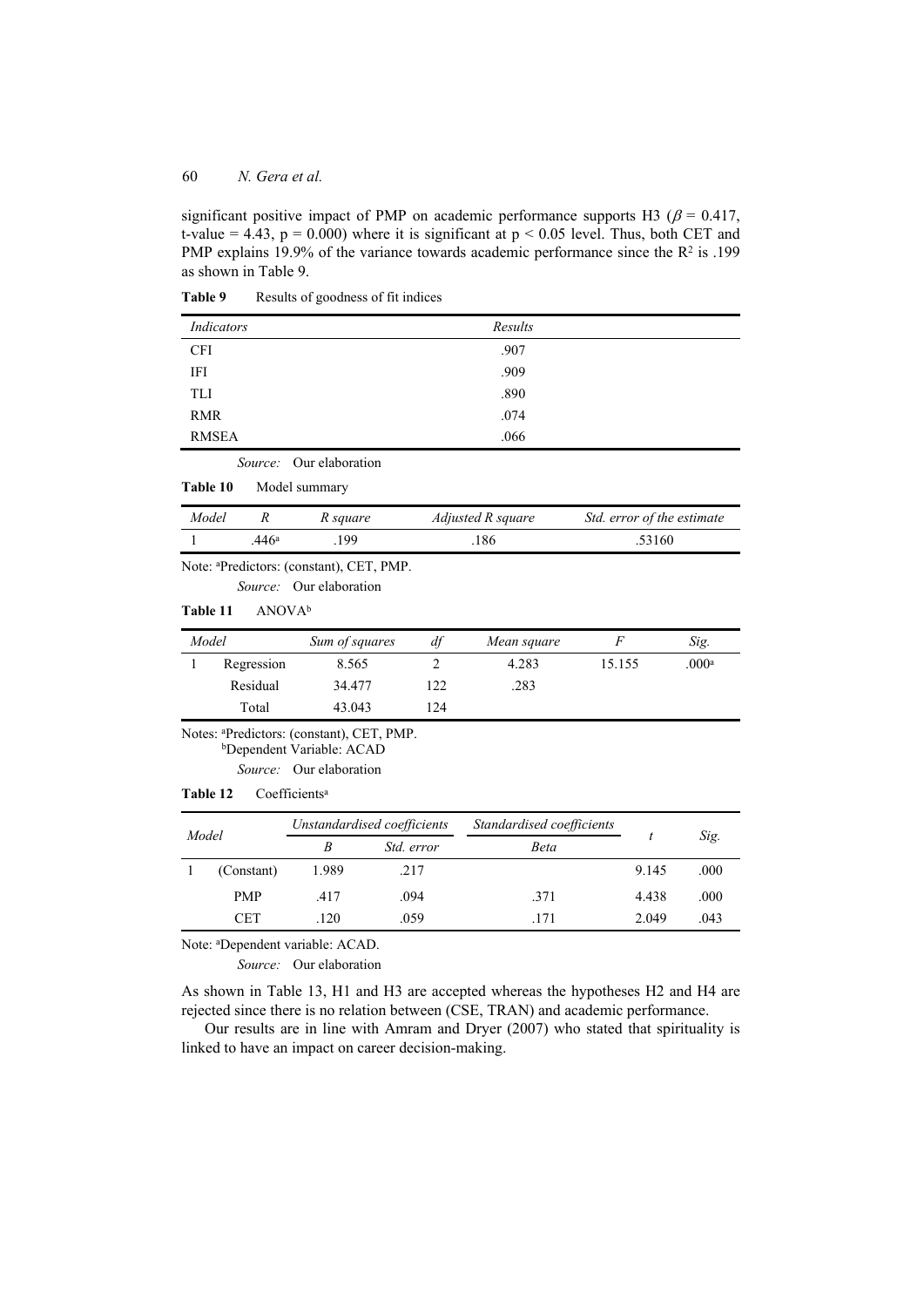| Hypothesis     | <i>Statement</i>                                                                                     | $P-value$  | Result   |
|----------------|------------------------------------------------------------------------------------------------------|------------|----------|
| H1             | There is positive relation between SI (CET and academic<br>performance.                              | $\leq .05$ | Accepted |
| H <sub>2</sub> | There is positive relation between SI (CSE and academic<br>performance.                              | > .05      | Rejected |
| H <sub>3</sub> | There is positive relation between SI (PMP and academic<br>performance.                              | $\leq .05$ | Accepted |
| H4             | There is positive relation between SI (transcendental<br>awareness - TRAN) and academic performance. | > .05      | Rejected |

**Table 13** Result of hypothesis

#### *4.5 Discussion and findings*

In this study, the relationships between SI and the performance of MBA students were developed, from an HRD perspective. The study assumes that the main purpose of the HRD function is to improve the wisdom of employees, performance and motivation in organisations. For this reason, the HRD approach, within the HRM sector, appears to be coherent. In the academic literature, there is still no empirical evidence that quantifies the contribution of the SI to the achievement of the organisation's objectives. The different empirical evidences mainly show the development of the employees but not the direct correlation with the objectives of the organisation. For this reason, researchers in SI field use experimental methodologies. Within the framework of training and development, scholars could ascertain some emerging techniques, redesigning the program methods that assist the expansion of the SI. Therefore, this research to reformulate the content of the learning intervention makes an important contribution to the body of knowledge.

Furthermore, the transformation from the IQ to the SQ has also brought about a significant change in considering the need for spiritualism in society. It is evident from the research findings that the impact of SI on academic performance. Outside the available construct, we have found that CET and PMP make up about 19% of the reason for academic performance. Therefore, it is necessary to focus on these two constructs to get better academic results. The scientific evidence showed no relationship between CSE and TA (Transcendental awareness) on academic performance. Moreover, the CSE and TA are considered to be the higher state of consciousness and deep understanding of life. Thus, CSE and TA are not common amongst management students. Also, we found that CET and PMP have direct influence of the SI and hence there is need to provide training to the B-school students for better performance.

Current study results are consistent with this (Zohar and Marshall, 2004). They thought that with training SI should be created and developed. Also supporting the research is the results of this research (Zohar and Marshall, 2000), which indicated that when SI is high, we tend to have better performance and behave well.

Sisk (2008) stated that SI could be an integrative theme for creating worldwide consciousness among educators and learners by using a multisensory strategy to access one's internal understanding to address worldwide issues. High consciousness, wholeness, presence and internal direction were regarded important for the workplace as elements of SI.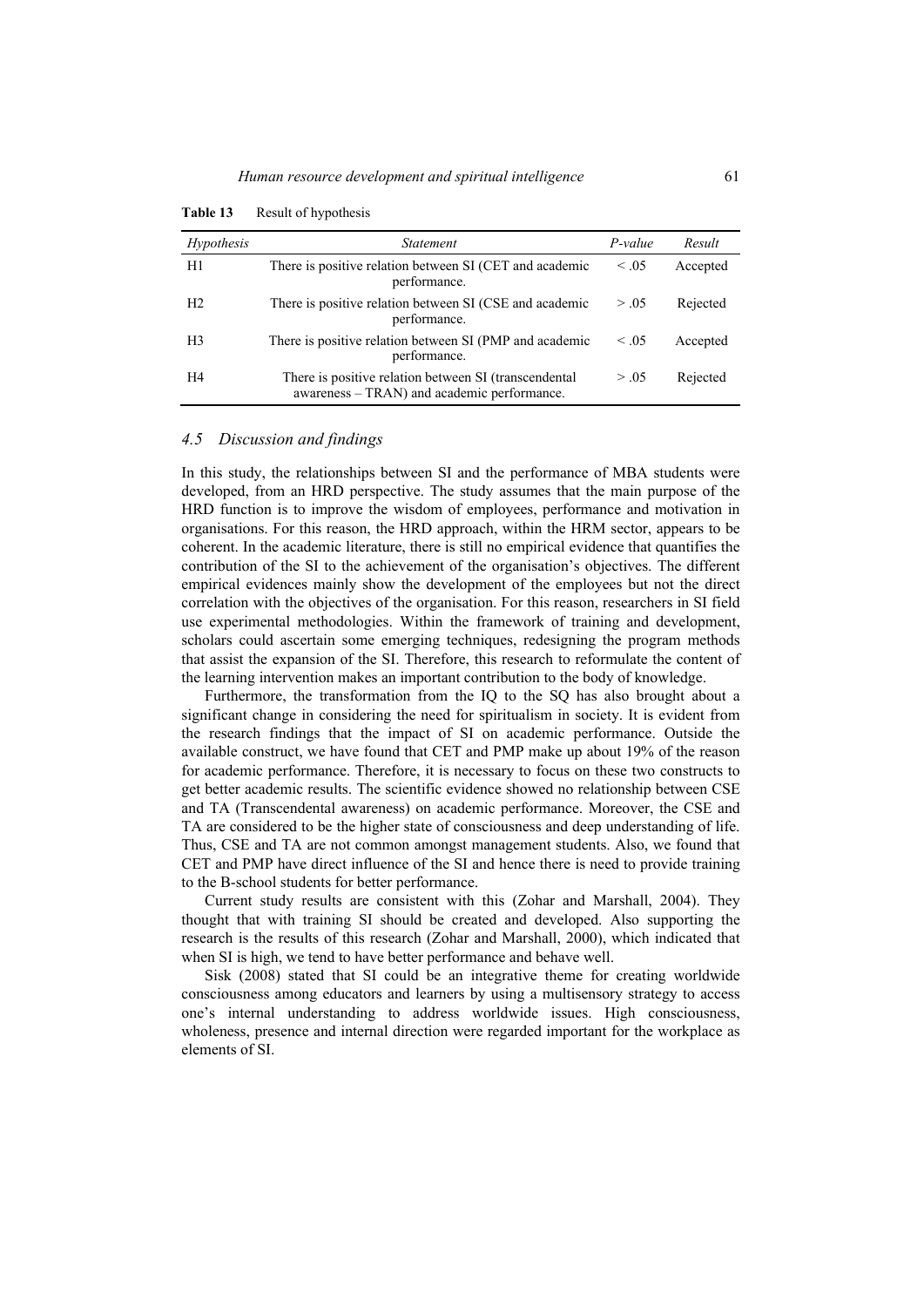The validity and reliability of the integration of the IS together with the training processes in the organisations are rational as the SI traits are in strong connection with the opportunity to develop certain career opportunities in the organisations.

Furthermore, these practices trigger further research that explains the enhancement of individual capacity through SI training interventions as these antecedents could be significant in enhancing the performance of general programs given the importance of SI in improving employee performance human resources are encouraged to design SI modules. Undoubtedly, such changes would improve the productivity of employees who require higher levels of SI skills, such as managerial and service positions (Dimitriades, 2007).

This work is not without limits. In particular, the study focuses its attention on a small number of MBA students. Furthermore, the study focuses attention only on MBA students, as managers in training.

The study opens up further reflections and research perspectives. In particular, the results confirm that SI is able to influence the performance. The results open new perspective of analysis. Understanding how to build and increase workers' SI is the new and main perspective. For this reason, the next studies on the IS, in HRM field, will have to be directed to confirm this result and start a reflection on the techniques to increase and enhance SI in people.

## *4.6 Managerial and theoretical implications*

The research presents insights both theoretically and on a practical level. From the theoretical point of view, the study shows that the model of King (2008b) can be applied to the Indian context. In addition, the results frame the HRD context as the main mainstream theorist of the SI. HRD professionals are invited, on the basis of these inputs, to guide training programs with reference to their target and SI interventions.

Shifting the attention from the theoretical to the practical side, further reasoning arose. Indeed, understanding the direct influence of CET and PMP on academic performance can be considered a useful framework for B-Schools and Corporate. Based on the results, B schools can design the curriculum and training modules to improve the SQ which will lead to higher academic results.

These results are also supported by similar considerations from the previous literature. More in detail, this finding are consistent with Zohar and Marshall (2000). They indicated that we appear to be intellectual and have adequate conduct when SI is high. However, individuals will appear to have difficult conduct when SI is small. They also said that people with high SI showed greater fulfilment and performance measurements.

### *4.7 Recommendation*

J. Palmer, an educational consultant has done substantial work in academic setting with specific reference to the role of spirituality.

There is need to integrate the SI in teaching and learning for enriching the academic performance. Some of the universities have courses such as business ethics and professional values which do support the SI to some extent. On the other hand some of the B-Schools are encouraging the students to undergo Yoga and meditation occasionally. But, yes a lot need to be done through the regulatory bodies like University Grant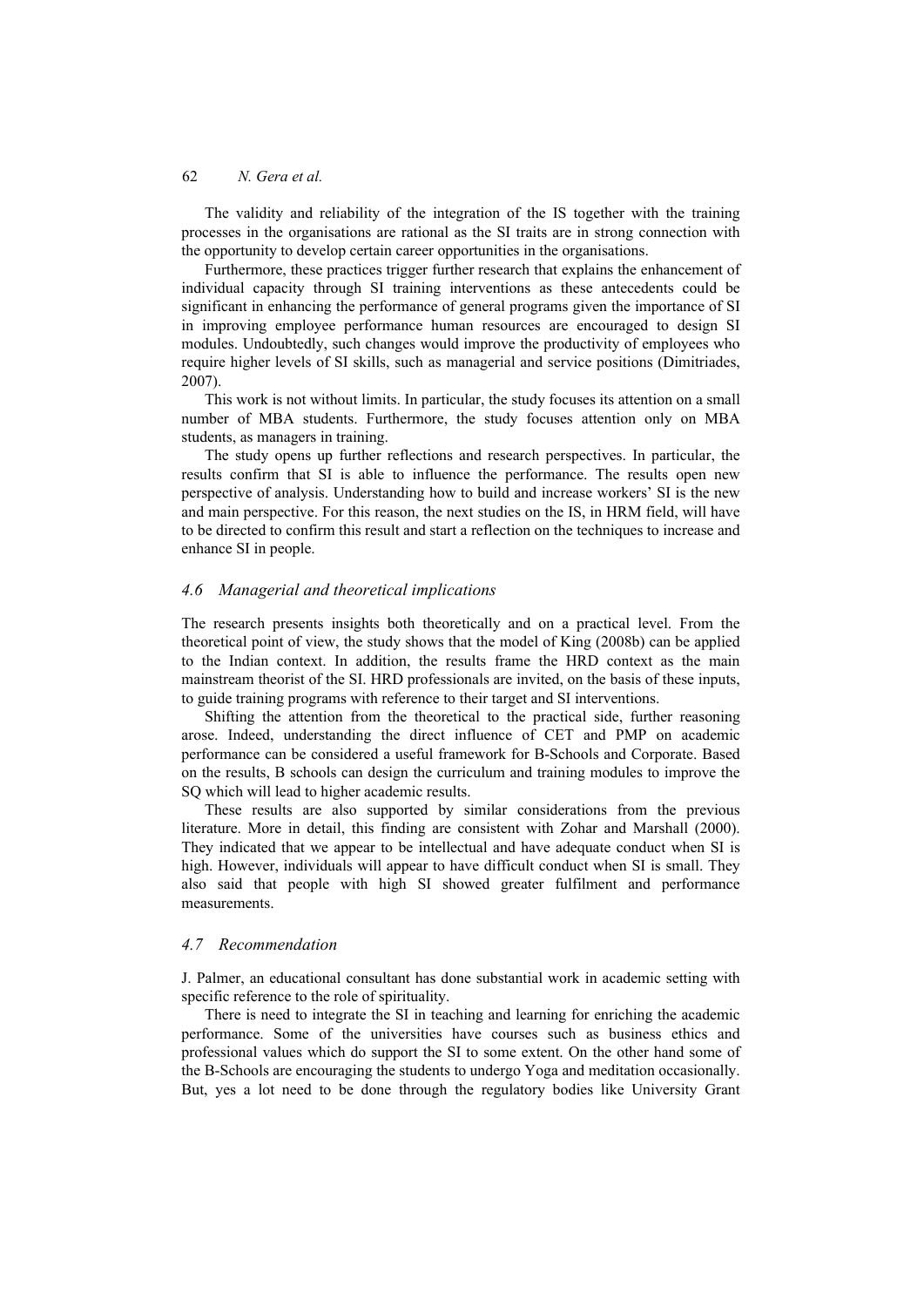Commission (UGC) and Ministry of Human Resource Development (MHRD) for having uniformity across the B-Schools. Thus investigator makes a few suggestions in this section based on these results. The Ministry of Education is suggested to include some training programs to improve the SI of learners based on academic performance of learners. It is suggested that during the time of orientation programme some of the training programs related to 'art of living', 'yoga and meditation', 'being spiritual' be included for better performance.

### **5 Conclusions**

From this work, the role of SI emerges in students' performance. As indicated by other studies (Kaur et al., 2013; Ronel and Gan, 2008), some scholars have shown that SI as a principal ability, a general factor that penetrates and guides other abilities. This study further confirmed these results. SI becomes a fundamental component in the performance of university students as it promotes healthy behaviour. This means that students (or workers) with high SI perform better. Therefore, it is important that spirituality programs are implemented in the curriculum of higher institutions and organisations. Creating a new approach to performance management, in the HRM sector, now appears necessary. The problem of defining the boundaries of SI and the combination of HIS mainly involve academic researchers. From a practical point of view, the methodology used can be replicated and used in work situations.

The results of this work highlight a possible relationship between the performance of academic students and the SQ. The results help practitioners understand the importance of SI. Furthermore, we believe that in the future it will be interesting to identify new practices that improve worker performance, considering SI. Thus, this study is just a first step and further researches are required.

### **References**

- Agbebi, M.A., Zakaria, H.B. and Mamman, A. (2016) 'Training entrepreneurs and policy makers for poverty reduction in Africa: spirituality in business perspective', in *Development Management*, pp.134–148, Routledge, Abingdon, Oxon.
- Ahmed, A., Arshad, M.A., Mahmood, A. and Akhtar, S. (2016) 'Holistic human resource development: balancing the equation through the inclusion of spiritual quotient', *Journal of Human Values*, Vol. 22, No. 3, pp.165–179.
- Amram, Y. and Dryer, C. (2007) *The Development and Preliminary Validation of the Integrated Spiritual Intelligence Scale (ISIS)*, Institute of Transpersonal Psychology Working Paper, Palo Alto, CA.
- Awais, M., Malik, M.S. and Qaisar, A. (2015) 'A review: the job satisfaction act as mediator between spiritual intelligence and organizational commitment', *International Review of Management and Marketing*, Vol. 5, No. 4, pp.203–210.
- Bhangale, S.D. and Mahajan, S.R. (2013) 'Spiritual intelligence emerging issue in education', *Edubeam Multidisciplinary – Online Research Journal*, Vol. 9, No. 1, pp.1–3.
- Bradley, J. and King Kauanui, S. (2003) 'Comparing spirituality on three southern California college campuses', *Journal of Organizational Change Management*, Vol. 16, No. 4, pp.448–462.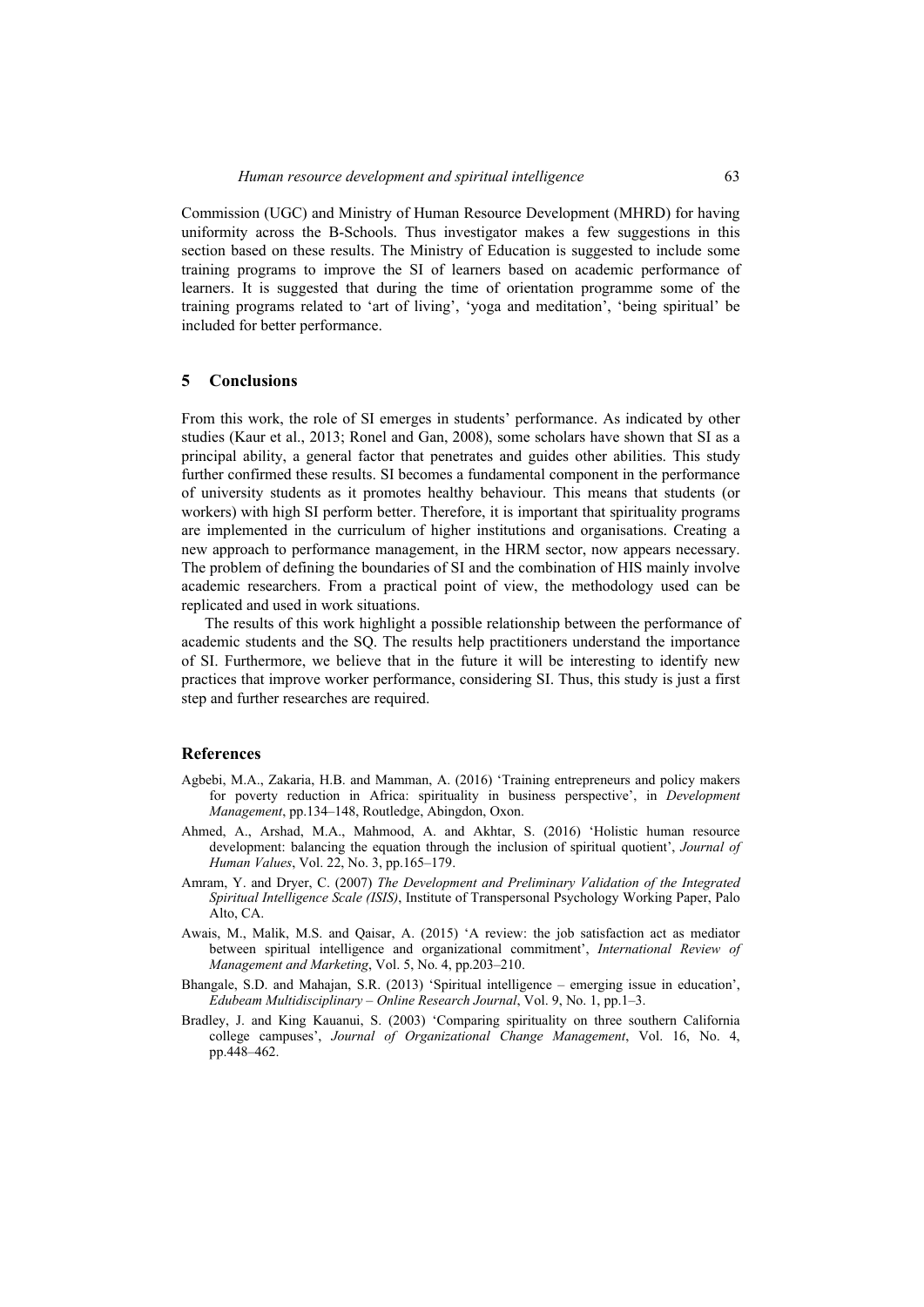- Burgess, S.M. and Steenkamp, J.B.E.M. (2006) 'Marketing renaissance: how research in emerging markets advances marketing science and practice', *International Journal of Research in Marketing*, Vol. 23, No. 4, pp.337–356.
- Caro, E., González, C. and Mira, J.M. (2014) 'Student academic performance stochastic simulator based on the Monte Carlo method', *Computers and Education*, Vol. 76, pp.42–54.
- De Menezes, L.M. and Kelliher, C. (2011) 'Flexible working and performance: a systematic review of the evidence for a business case', *International Journal of Management Reviews*, Vol. 13, No. 4, pp.452–474.
- DeNisi, A.S. et al. (2014) *Human Resource Management Review*, September, Vol. 24, No. 3, pp.219–231, https://doi.org/10.1016/j.hrmr.2014.03.004.
- Dimitriades, Z.S. (2007) 'The influence of service climate and job involvement on customer-oriented organizational citizenship behavior in Greek service organizations: a survey', *Employee Relations*, Vol. 29, No. 5, pp.469–491.
- Emmons, R. (2000) 'Is spirituality and intelligence? Motivation, cognition and the psychology of the ultimate concern', *International Journal for the Psychology of Religion*, Vol. 10, No. 1, pp.3–26.
- Emmons, R.A. (1999) *The Psychology of Ultimate Concerns: Motivation and Spirituality in*  Personality, Guilford Press, New York.
- Fisher Jr., W.P. (2007) 'Rasch measurement transaction', *Transaction of the Rasch Measurement SIG American Educational Research Association*, Vol. 21, No. 1, p.1095.
- Fornell, C. and Larcker, D.F. (1981) 'Evaluating structural equation models with unobservable variables and measurement error', *Journal of Marketing Research*, Vol. 18, No. 1, pp.39–50 [online] https://doi.org/10.2307/3151312 (accessed 14 January 2018).
- Fry, L.W. (2003) 'Toward a theory of spiritual leadership', *The Leadership Quarterly*, Vol. 14, No. 6, pp.693–727.
- Gardner, H. (1983) *Frames of Mind: The Theory of Multiple Intelligences*, Basic Books, New York (New editions 1993, 2004).
- Gardner, H. (1992) *Multiple Intelligences*, Vol. 5, p.56, Minnesota Center for Arts Education.
- Gardner, H. (1993) *Multiple Intelligences: The Theory in Practice*, Basic Books, New York.
- Gardner, H. (1999) *Intelligence Reframed*, Basic Books, New York.
- Griffin, R.W., Phillips, J.M. and Gully, S.M. (2016) *Organizational Behavior: Managing People and Organizations*, Nelson Education.
- Hair, J.F. (2010) *Multivariate Data Analysis: A Global Perspective*, Pearson Education, Upper Saddle.
- Harrison, R. (1997) *Employee Development*, Institute of Personnel Management, London.
- Hawkins, P. (1991) 'The spiritual dimension of the learning organisation', *Management Education and Development*, Vol. 22, No. 3, pp.172–187.
- Howard, S. (2002) 'A spiritual perspective on learning in the workplace', *Journal of Managerial Psychology*, Vol. 17, No. 3, pp.230–242.
- Karakas, F. (2010) 'Exploring value compasses of leaders in organizations: introducing nine spiritual anchors', *Journal of Business Ethics*, Vol. 93, No. 1, pp.73–92.
- Kaur, D., Murali, S. and Naresh, K. (2013) 'Effect of spiritual intelligence, emotional intelligence, psychological ownership and burnout on caring behaviour of nurses: a cross-sectional study', *Journal of Clinical Nursing*, Vol. 22, pp.3192–3202, doi: 10.1111/jocn.12386.
- King, D.B. (2008) *Rethinking Claims of Spiritual Intelligence: A Definition, Model, and Measure*, Thesis, Trent University, Ontario.
- Mahmood, A., Arshad, M.A., Ahmed, A., Akhtar, S. and Khan, S. (2018) 'Spiritual intelligence research within human resource development: a thematic review', *Management Research Review*, Vol. 41, No. 8, pp.987–1006.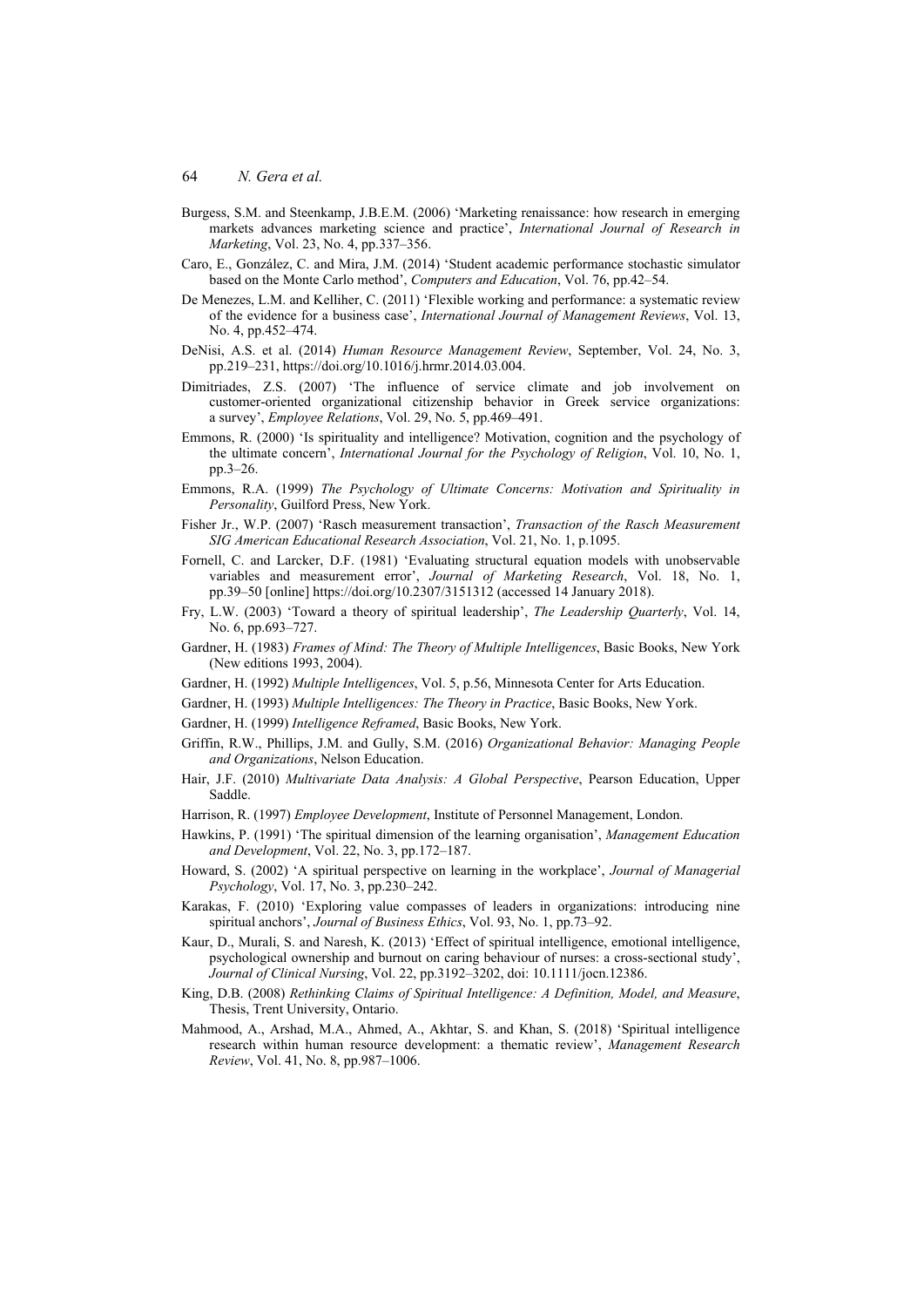- Malhotra, N.K. (2007) *Marketing Research: An Applied Orientation*, Pearson/Prentice Hall, Upper Saddle River, New Jersey (USA).
- Mamman, A. and Zakaria, H.B. (2016) 'Spirituality and Ubuntu as the foundation for building African institutions, organizations and leaders', *Journal of Management, Spirituality & Religion*, Vol. 13, No. 3, pp.246–265.
- Markow, F. and Klenke, K. (2005) 'The effects of personal meaning and calling on organizational commitment: An empirical investigation of spiritual leadership', *International Journal of Organizational Analysis*, Vol. 13, No. 1, pp.8–27.
- Marques, J. (2008) 'Spirituality at work: Internal growth with potential external challenges', *The Journal for Quality and Participation*, Vol. 31, No. 3, p.24.
- Munawar, K. and Tariq, O. (2017) 'Exploring relationship between spiritual intelligence, religiosity and life satisfaction among elderly Pakistani Muslims', *Journal of Religion and Health*, Vol. 57, No. 3, pp.781–795 [online] https://link.springer.com/article/10.1007%2Fs10943-017- 0360-x.
- Murray, C. and Malmgren, K. (2005) 'Implementing a teacher-student relationship program in a high-poverty urban school: effects on social, emotional, and academic adjustment and lessons learned', *Journal of School Psychology*, Vol. 43, No. 2, pp.137–152.
- Murray, C. and Malmgren, K. (2005) 'Implementing a teacher–student relationship program in a high-poverty urban school: effects on social, emotional, and academic adjustment and lessons learned', *Journal of School Psychology*, Vol. 43, No. 2, pp.137–152.
- Neal, J.A. (2001) 'Leadership and spirituality in the workplace', in Lusssier, R.N. and Achua, C.F. (Eds.): *Leadership Theory, Application, Skill Development*, pp.464–473, South-Western College Publishing, Boston.
- Osaikhiuwu, O.C. (2014) 'Institutional factors affecting the academic performance of public administration students in a Nigerian University', *Public Administration Research*, Vol. 3, No. 2, pp.171–177.
- Pluta, A. and Rudawska, A. (2016) 'Holistic approach to human resources and organizational acceleration', *Journal of Organizational Change Management*, Vol. 29, No. 2, pp.293–309.
- Rani, A.A., Ghani, A.A. and Ahmad, S. (2013) 'The impact of spiritual intelligence in reducing job stress: case studies in Malaysia University of East Coast of Malaysia', *The Macrotheme Review*, Vol. 2, No. 4, pp.181–192.
- Rego, A. and Pina e Cunha, M. (2008) 'Workplace spirituality and organizational commitment: an empirical study', *Journal of Organizational Change Management*, Vol. 21, No. 1, pp.53–75.
- Renee Baptiste, N. (2008) 'Tightening the link between employee wellbeing at work and performance: a new dimension for HRM', *Management Decision*, Vol. 46, No. 2, pp.284–309.
- Ronel, N. and Gan, R. (2008) 'The experience of spiritual intelligence', *The Journal of Transpersonal Psychology*, Vol. 40, pp.100–119.
- Roof, W.C., Greer, B., Johnson, M. and Leibson, A. (1993) *A Generation of Seekers: The Spiritual Journeys of the Baby Boom Generation*, Harper-Collins, San Francisco, CA.
- Sisk, D. (2002) 'Spiritual intelligence: the tenth intelligence that integrates all other intelligences', *Gifted Education International*, Vol. 16, No. 3, pp.208–213.
- Sisk, D. (2008) 'Engaging the spiritual intelligence of gifted students to build global awareness in the classroom', *Roeper Review*, Vol. 30, No. 1, pp.24–30.
- Srivastava, A. and Misra, S. (2012) 'Is spiritual quotient a better tool of success: spirituality in the new world order', *EXCEL International Journal of Multidisciplinary Management Studies*, Vol. 2, No. 1, pp.256–266.
- Steinmayr, R., Wirthwein, L. and Schöne, C. (2014) 'Gender and numerical intelligence: does motivation matter?', *Learn. Individ. Diff.*, Vol. 32, pp.140–147, doi: 10.1016/j.lindif.2014. 01.001
- Swanson, R.A. (1995) 'Human resource development: performance is the key', *Human Resource Development Quarterly*, Vol. 6, No. 2, pp.207–213.